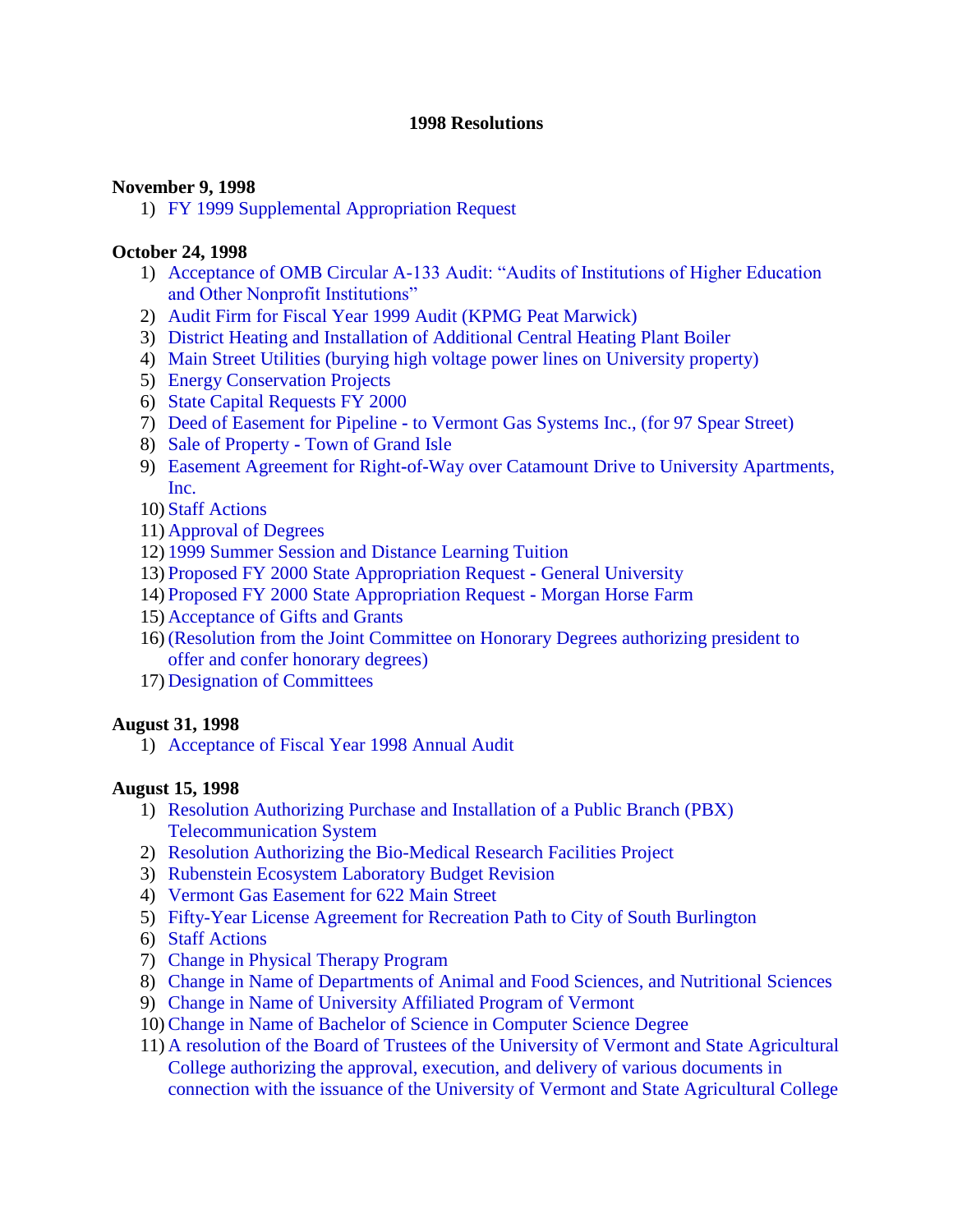[general obligation bonds, series 1998; providing for the sale](#page-13-0) of said bonds; setting for the terms and conditions upon which said bonds are to be issued; and providing for certain other matters in connection with the issuance, sale, and delivery of said bonds.

- 12) Declaration of Official Intent of the University of Vermont and State Agricultural [College to Reimburse Certain Expenditures from Proceeds on Indebtedness](#page-14-0)
- 13) [Acceptance of Gifts and Grants](#page-15-0)
- 14) [\(Resolution from the Ad Hoc Health Education Committee approving the](#page-15-0) "Protocol for the Appointment of Fletcher Allen Health Care Trustees by the University of Vermont and State Agricultural College" and approving the "Policy Statements on Teaching and Research"
- 15) [Authorization to Construct New Horse Barn](#page-15-0)
- 16) [Lease Agreement with Amy E. Tarrant](#page-15-0)

#### **May 2, 1998**

- 1) [Shareholder Proposals \(Antipersonnel](#page-23-0) Landmines)
- 2) [Contract with Cambridge Associates, Inc.](#page-23-0)
- 3) [Transportation Fee Increase](#page-23-0)
- 4) [Gardner Collins Cage Renovation and Recreation Center Construction](#page-23-0)
- 5) Right to Modify Easement **-** [1969 Married Student Housing Complex](#page-24-0)
- 6) [Staff Actions](#page-24-0)
- 7) [Authorization for President to Award Degrees](#page-24-0)
- 8) [Establishment of Center for Holocaust Studies](#page-25-0)
- 9) Appointment of [Howard Professor \(appointing Ross T. Bell\)](#page-25-0)
- 10) [Fiscal Year 1999 Budget Premises: General University](#page-25-0)
- 11) [Fiscal Year 1999 Operating Budget: Morgan Horse Farm](#page-25-0)
- 12) [Tuition and Overseas Program Charges for Fiscal Year 1999](#page-25-0)
- 13)[Room and Meal Plan Rates, Fiscal Year 1999](#page-25-0)
- 14) Fees for [Fiscal Year 1999](#page-26-0)
- 15) [Acceptance of Gifts and Grant](#page-26-0)
- 16) [\(Resolution from the ad hoc Health Education Committee recommending a vote](#page-26-0) of approval to accept changes to F AHC mission statement)

#### **February 7, 1998**

- 1) [Extension of Ground Lease Agreement](#page-28-0)**-**Redstone Apartments
- 2) [Staff Actions](#page-28-0)
- 3) [Authorization for President to Award Degrees](#page-29-0)
- 4) [Acceptance of Gifts and Grants](#page-29-0)
- 5) [Sale of Securities](#page-29-0)
- 6) [Approval of Amended and Restated](#page-29-0) University Bylaws
- 7) [Election of Officers](#page-30-0)
- 8) [Honorary Degrees](#page-30-0)
- 9) ["Our Common Ground"](#page-30-0)
- 10)[Retiring Trustees \(Edward L. Austin, Richard A. Dennis, Joan L. Kalkin, and](#page-31-0) Ainsley L. Rose)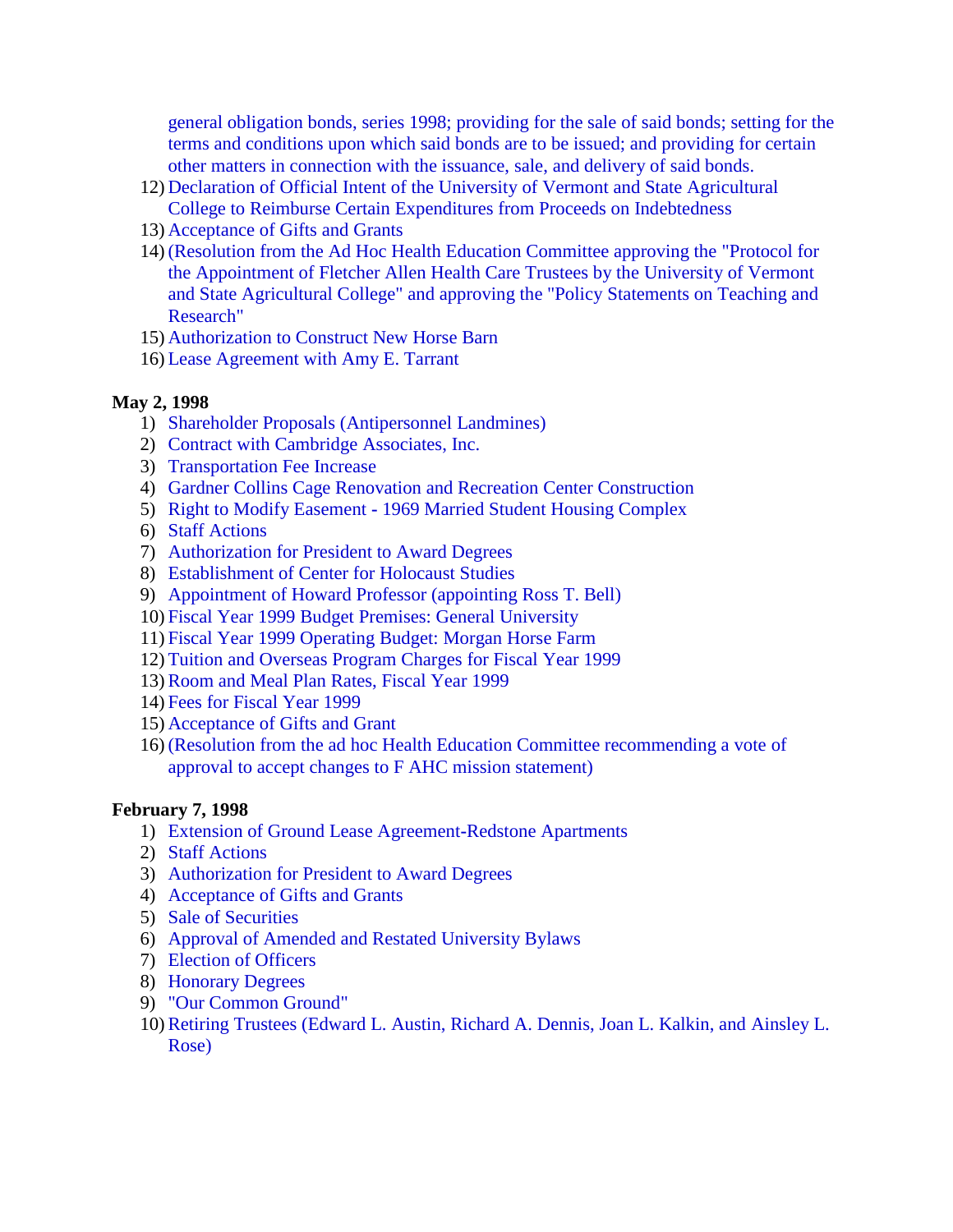# <span id="page-2-0"></span>**EXECUTIVE COMMITTEE**

#### **November 9, 1998**

#### **FY 1999 Supplemental Appropriation Request**

BE IT RESOLVED, that the President be and hereby is authorized to request from the Governor and the Legislature of the State of Vermont a one**-**time FY 1999 Budget Adjustment Appropriation of \$1,083,000 for investment initiatives.

BE IT FURTHER RESOLVED, that the President be and hereby is authorized to request from the Governor and the Legislature of the State of Vermont a one**-**time FY 1999 Budget Adjustment Appropriation of \$4,000,000 for the renovation of the Perkins Geology Building.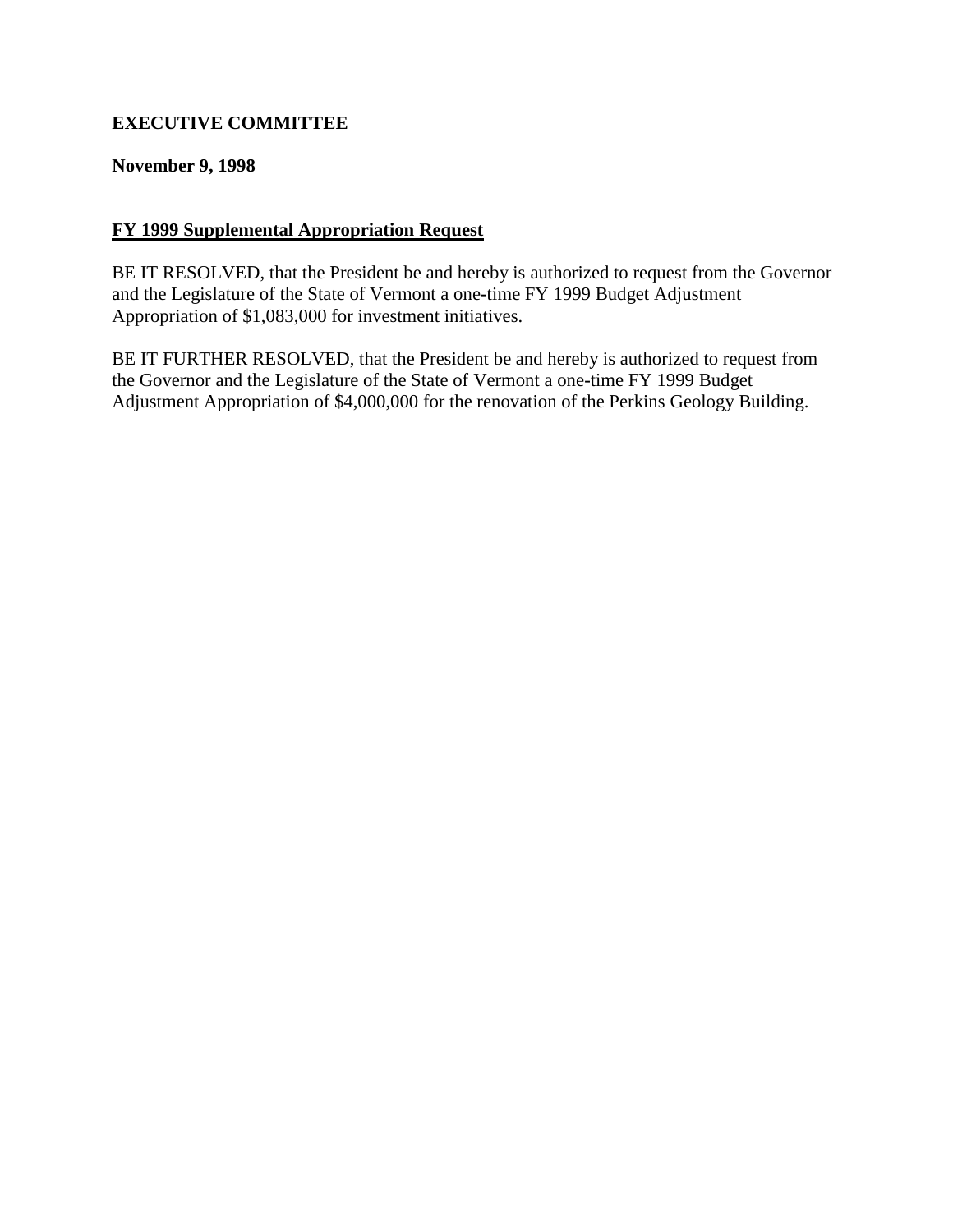### **RESOLUTIONS FULL BOARD**

#### **October 24, 1998**

### <span id="page-3-0"></span>**AUDIT COMMITTEE**

### **Acceptance of OMB Circular A-133 Audit: "Audits of Institutions of Higher Education and Other Nonprofit Institutions"**

WHEREAS, the books and accounts of federal awards made to the University of Vermont and State Agricultural College for the fiscal year ended June 30, 1997, have been audited on behalf of the Unites States Government by KPMG Peat Marwick, Certified Public Accountants, in accordance with generally accepted auditing standards and Government Auditing Standards issued by the Controller General of the United States, and the report of said audit is published in detail in accordance with audit and reporting procedures outlined by the United States Office of Management and Budget's Circular A-133 Audits of Institutions of Higher Education and Other Nonprofit Institutions;

BE IT RESOLVED, that the Board of Trustees hereby accepts such audit which has been released to the Office of the Inspector General for National External Audit Resources of the United States Department of Health and Human Services.

### **Audit Firm for Fiscal Year 1999 Audit**

RESOLVED, that the Board of Trustees authorizes the Vice President for Administration to enter into a contract with KPMG Peat Marwick, Certified Public Accountants, to conduct the annual audit of the University and other related audits for and during the fiscal year ending June 30, 1999, under the terms and conditions of KPMG Peat Marwick's proposal dated September 25, 1997, and contingent upon receipt of a confirmation letter from KPMG Peat Marwick, consistent with the terms and conditions of said proposal. The annual audit shall be conducted in compliance with the requirements of the University Bylaws and state and federal law.

### **BUILDINGS AND GROUNDS COMMITTEE**

#### **District Heating and Installation of Additional Central Heating Plant Boiler**

WHEREAS, the University has long supported the concept of district heating and has the largest district heating system in Vermont; and

WHEREAS, the University and the Burlington Electric Department have partnered in examining various options to utilize thermal energy generated at the McNeil Electric Generating Station; and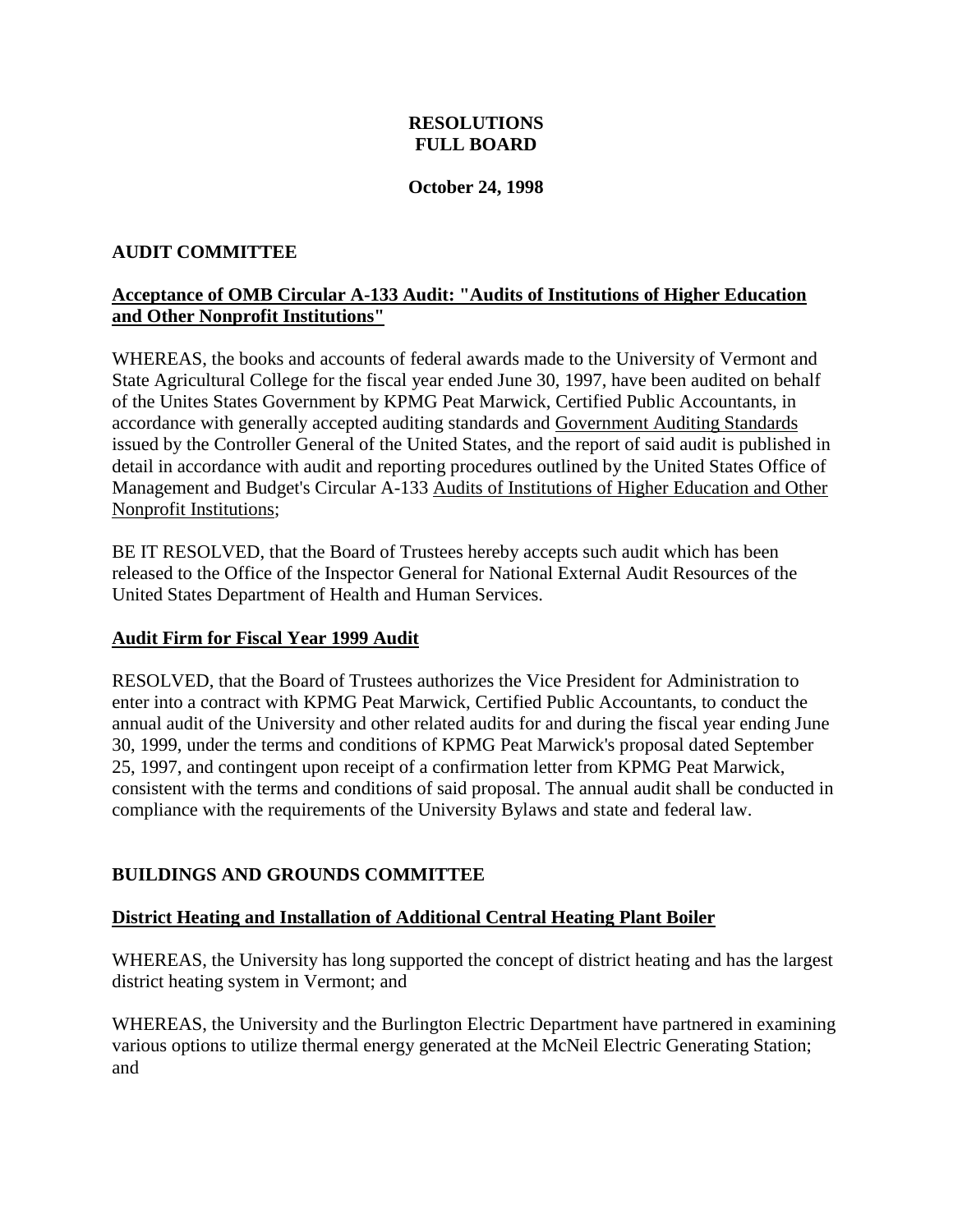<span id="page-4-0"></span>WHEREAS, the Burlington Electric Department submitted a formal proposal to the University on September 25, 1998 (revised October 19, 1998), concerning an expanded District Heating System to include UVM and Fletcher Allen Health Care; and

WHEREAS the University has a demonstrated and increasingly urgent need for additional boiler capacity to heat proposed new facilities, provide emergency backup, and potentially provide heat in the future to Fletcher Allen Health Care when needed.

THEREFORE, BE IT RESOLVED, that the Board of Trustees hereby authorizes the President, Provost, or Interim Vice President for Administration, to move ahead with the planning, preparation, purchase, and installation of an additional ("fifth") boiler at the UVM Central Heating Plant. This additional boiler could provide necessary expanded capacity to support future phases of a district heating system involving McNeil, UVM, Fletcher Allen Health Care, and other buildings in Burlington.

BE IT FURTHER RESOLVED, that the President or Interim Vice President for Administration, is hereby authorized to inform the Burlington Electric Department of the University's continued desire to pursue a mutually beneficial district heating system, and to continue to explore workable options and approaches.

BE IT FURTHER RESOLVED, that the Secretary or Assistant Secretary Will provide certificates of incumbency, as required, showing the names and signatures of those persons appointed to any of the positions heretofore mentioned; and, further, that any officer of this corporation is hereby authorized to certify this resolution to whom it may concern.

### **Main Street Utilities**

WHEREAS, the Main Street Project presents a unique opportunity for the University to replace underground utility lines feeding adjacent University buildings, to install conduits for University use, and to bury above ground high voltage power lines on University property in coordination with other construction; and

WHEREAS, there are financial incentives to undertake this deferred maintenance work at this time; and

WHEREAS, funds have been identified within the Plant Improvements budget to cover the debt service to amortize related costs over the life of the improvements;

THEREFORE, BE IT RESOLVED, that the Board of Trustees hereby authorizes the President, Interim Vice President for Administration or their designees to execute any and all instruments necessary to spend up to \$1,000,000 to undertake the Main Street Utilities Project; and,

BE IT FURTHER RESOLVED, that the Secretary or Assistant Secretary will provide certificates of incumbency, as required, showing the names and signatures of those persons appointed to any of the positions heretofore mentioned, and, further, that any officer of this corporation is hereby authorized to certify this resolution to whom it may concern.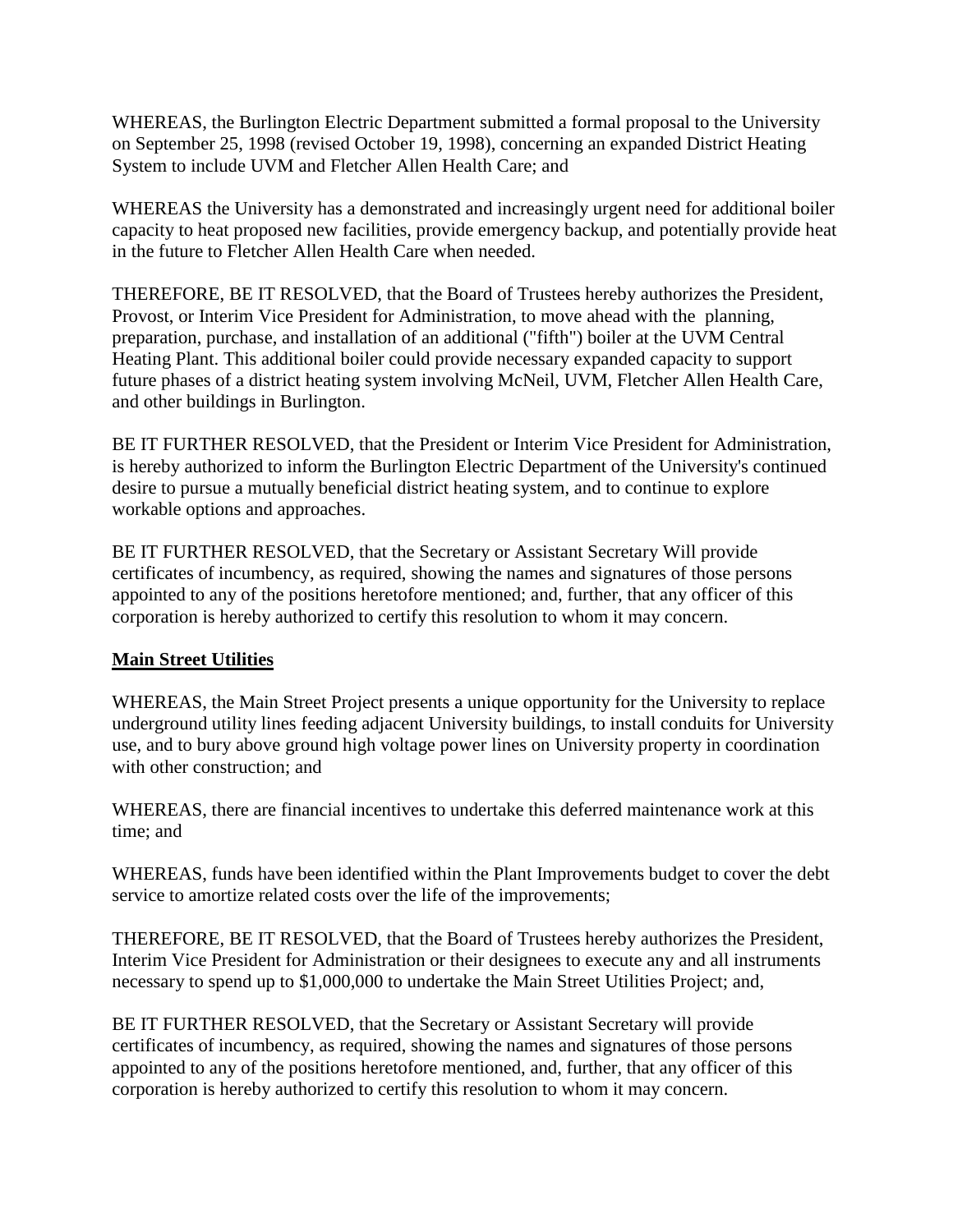#### <span id="page-5-0"></span>**Energy Conservation Projects**

WHEREAS, the University has a strong commitment to the conservation of natural resources and the reduction of on-going operating costs; and

WHEREAS, the Physical Plant department has identified certain lighting retrofit projects, high efficiency motor upgrades, steam trap retrofits, energy management building controls installations and related projects; and

WHEREAS, there is the potential of rebates from the Burlington Electric Department and Vermont Gas Systems to assist in undertaking these projects; and

WHEREAS, funds currently budgeted for utilities can be used to amortize these improvements over a period of less than five years, thereafter freeing base funds for reallocation to other University priorities;

THEREFORE, BE IT RESOLVED, that the Board of Trustees hereby authorizes the President or Interim Vice President for Administration, or their designees, to execute any and all documents necessary to spend up to \$1,000,000 to undertake certain Energy Conservation Projects; and,

BE IT FURTHER RESOLVED, that the Secretary or Assistant Secretary will provide certificates of incumbency, as required, showing the names and signatures of those persons appointed to any of the positions heretofore mentioned and, further, that any officer of this corporation is hereby authorized to certify this resolution to whom it may concern.

### **State Capital Request FY 2000**

RESOLVED, that the President be and hereby is authorized to request \$4,000,000 from the Governor and Legislature of the State of Vermont for Fiscal Year 2000 for renovations to Perkins Building.

### **Deed of Easement for Pipeline – to Vermont Gas Systems, Inc.**

WHEREAS, the University is the owner of buildings located at 97 Spear Street in the City of Burlington, known as Patterson – Forbush – Gutterson Complex; and

WHEREAS, the University desires and is willing to grant an easement ten feet wide to Vermont Gas Systems, Inc., to supply gas to the Fitness Center addition at the PFG Complex located at 97 Spear Street;

THEREFORE, BE IT RESOLVED, that the Board of Trustees hereby authorizes the President or Interim Vice President for Administration, or their successors, to grant a Deed of Easement for Pipeline to Vermont Gas Systems, Inc., and to execute any and all instruments necessary to accomplish that purpose.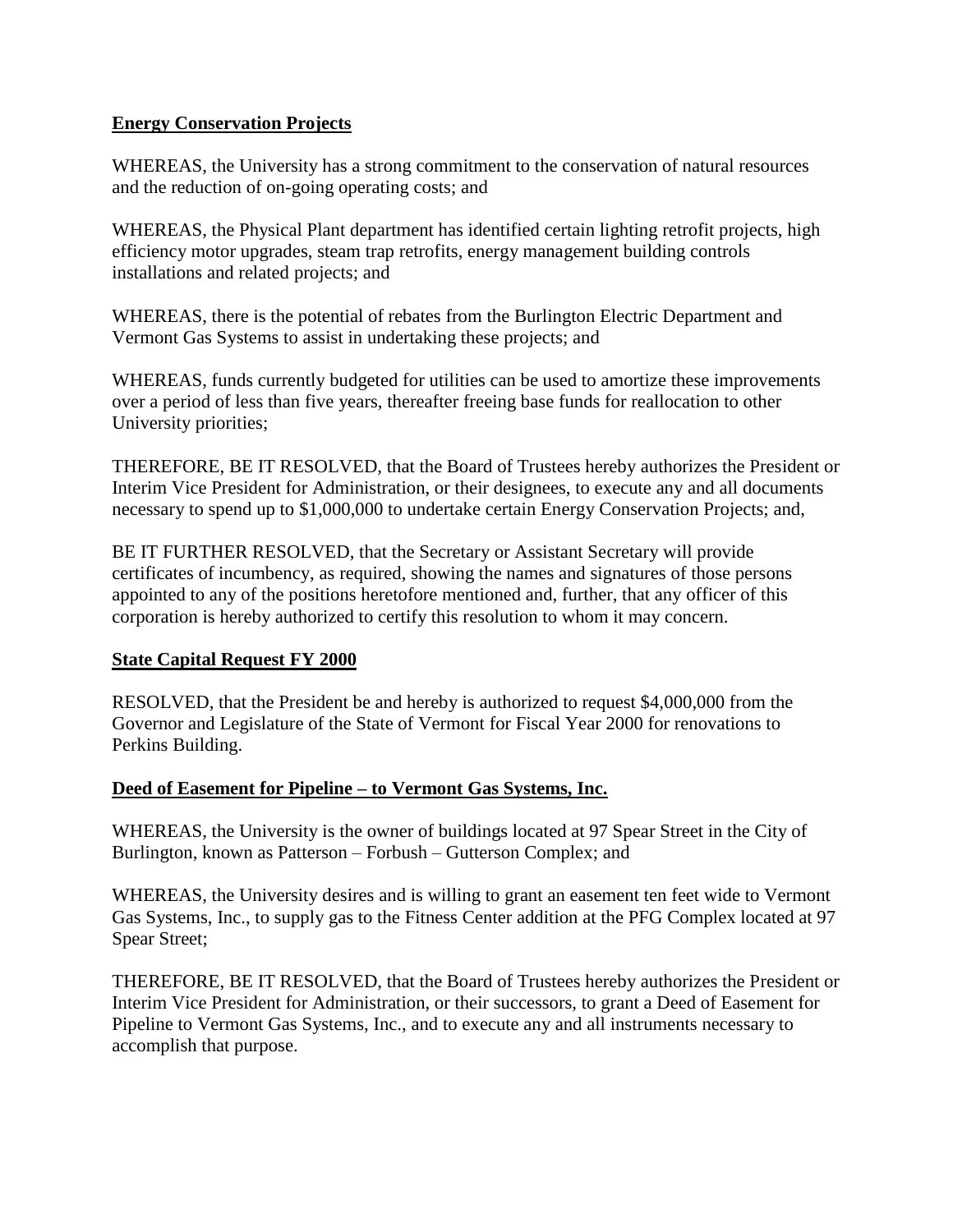<span id="page-6-0"></span>BE IT FURTHER RESOLVED, that the Secretary or Assistant Secretary will provide certificates of incumbency, as required, showing the names and signatures of those persons appointed to any of the positions heretofore mentioned and, further, that any officer of this corporation is hereby authorized to certify this resolution to whom it may concern.

### **Sale of Property – Town of Grand Isle**

WHEREAS, in 1986 the University received from George E. and Mildred S. Hopkins a gift of real estate consisting of two lots, each containing 0.138 acres in the Town of Grand Isle, for the benefit of the University; and

WHEREAS, the University has no educational need for this property;

THEREFORE, BE IT RESOLVED, that the Board of Trustees hereby authorizes the President or Interim Vice President for Administration, or their successors, to sell this property and to execute any and all instruments necessary to accomplish that purpose; and

BE IT FUTHER RESOLVED, that the secretary or assistant secretary will provide certificates of incumbency, as required, showing the names and signatures of those persons appointed to any of the positions heretofore mentioned.

BE IT FUTHER RESOLVED, that any officer of this corporation is hereby authorized to certify this resolution to whom it may concern.

# **Easement Agreement for the Right-of-Way over Catamount Drive to University Apartments, Inc.**

WHEREAS, on April 15, 1993, the University entered a Ground Lease Agreement with University Apartments, Inc., for the construction between 224 and 246 East Avenue of housing for faculty, staff, retirees, and other affiliates; and

WHEREAS, University Apartments, Inc. has since assigned its leasehold interest to Centennial Court Partnership; and

WHEREAS, it has come to our attention that permission to access the leased property over the University's Catamount Drive was never formally documented or recorded; and

WHEREAS, the University desires and is willing to grant an easement agreement for right of way over Catamount Drive to Centennial Court Partnership for the term of the current ground lease and any renewals thereof;

THEREFORE, BE IT RESOLVED, that the Board of Trustees hereby authorizes the President or Interim Vice President for Administration, or their successors, to grant an easement agreement for a right of way over Catamount Drive to Centennial Court Partnership and to execute any and all instruments necessary to accomplish that purpose.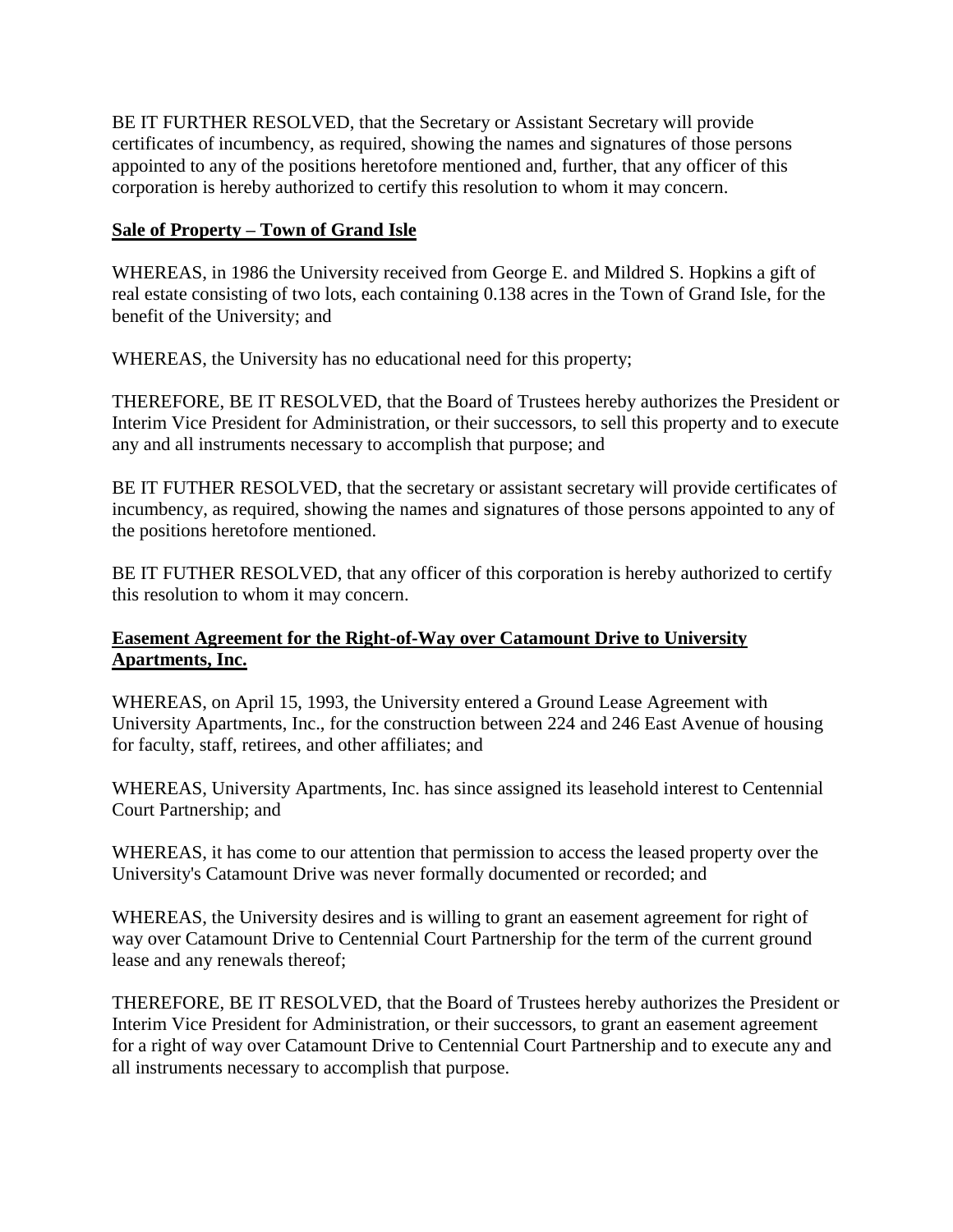<span id="page-7-0"></span>BE IT FURTHER RESOLVED, that the Secretary or Assistant Secretary will provide certificates of incumbency, as required, showing the names and signatures of those persons appointed to any of the positions heretofore mentioned and, further, that any officer of this corporation is hereby authorized to certify this resolution to whom it may concern.

# **EDUCATIONAL POLICY COMMITTEE**

# **Staff Actions**

RESOLVED, that the Board of Trustees receives the list of staff actions and approves leaves of absence noted within.

# **Approval of Degrees**

RESOLVED, that the Board of Trustees approves the awarding of degrees to those students who have completed degree requirements and who have been recommended by their respective deans and approved by the Faculty Senate.

# **FINANCE AND BUDGET COMMITTEE**

# **1999 Summer Session and Distance Learning Tuition**

RESOLVED, that the Board of Trustees hereby approves increases in tuition for the Summer Session and for academic year off-campus courses from \$245 to \$257 per credit hour for in-state students and from \$555 to \$566 per credit hour for out-of-state students, and sets the distance learning tuition rate at \$257 for all non-degree students. These increases are to become effective with the 1999 Summer Session.

### **Proposed FY 2000 State Appropriation Request - General University**

RESOLVED, that the President be and hereby is authorized to request from the Governor and the Legislature of the State of Vermont an appropriation for general operations of The University of Vermont in the amount of \$30,513,279 for Fiscal Year 2000.

### **Proposed FY 2000 State Appropriation Request - Morgan Horse Farm**

RESOLVED, that the President be and hereby is authorized to request an appropriation for general operations of the Morgan Horse Farm of \$10,941 for Fiscal Year 2000.

### **Acceptance of Gifts and Grants**

RESOLVED, that the Board of Trustees hereby accepts gifts in the amount of \$2,347,154 for the period July 1, 1998 through September 25, 1998, and grants and contracts in the amount of \$12,684,046 for the period July 1, 1998 through August 31, 1998.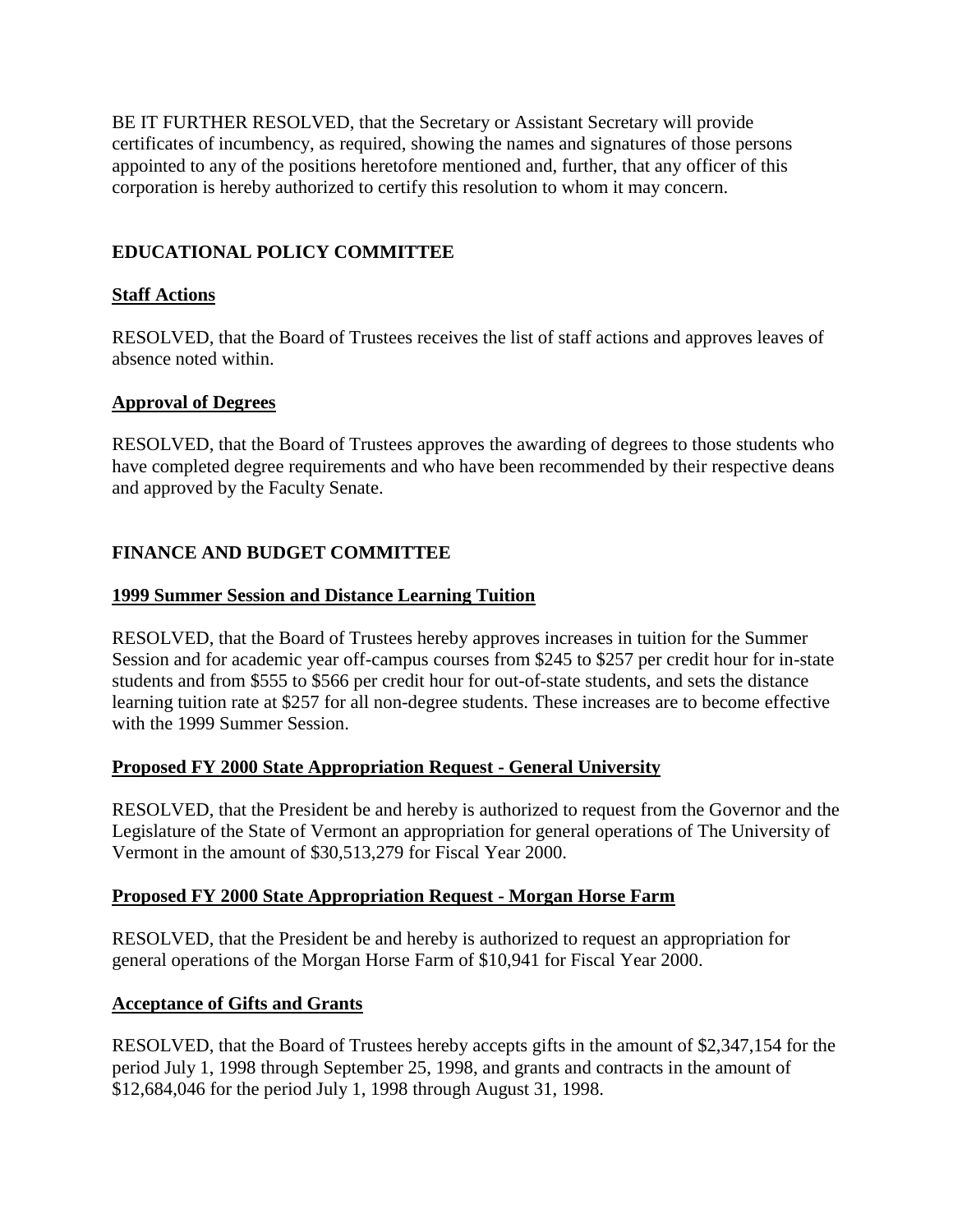### <span id="page-8-0"></span>**JOINT COMMITTEE ON HONORARY DEGREES:**

RESOLVED, that the President be and hereby is authorized to offer and confer an honorary degree at the 1999 Commencement to those individuals recommended by the Joint Committee on Honorary Degrees.

#### **FULL BOARD**

#### **Designation of Committees**

WHEREAS, this Board seeks to serve the institution in a manner which best assists it in fulfilling its mission; and

WHEREAS, this Board, as a Board and with the assistance of the ad hoc Structure Committee, has considered deliberately the organizational structure that will best serve such an end; and

WHEREAS, University Bylaws Section 7.1 identifies certain standing committees of the Board and authorizes the establishment of additional standing committees.

NOW, THEREFORE, this Board recognizes and establishes the following standing committees and subcommittee, and dissolves all standing and ad hoc committees not below-listed, effective as of March 1, 1999, all Committee members to be appointed pursuant to Bylaws Section 7.2:

Executive Committee Investment Committee Audit Committee Facilities and Technologies Committee Finance and Budget Committee Advancement and Constituency Committee Academic Programs Committee, including a stand Health Education Subcommittee Diversity Committee

FURTHER, the Board request that the President, in consultation with the Board Chair and his designees, develop and implement a plan to communicate such action and its rationale effectively to the campus.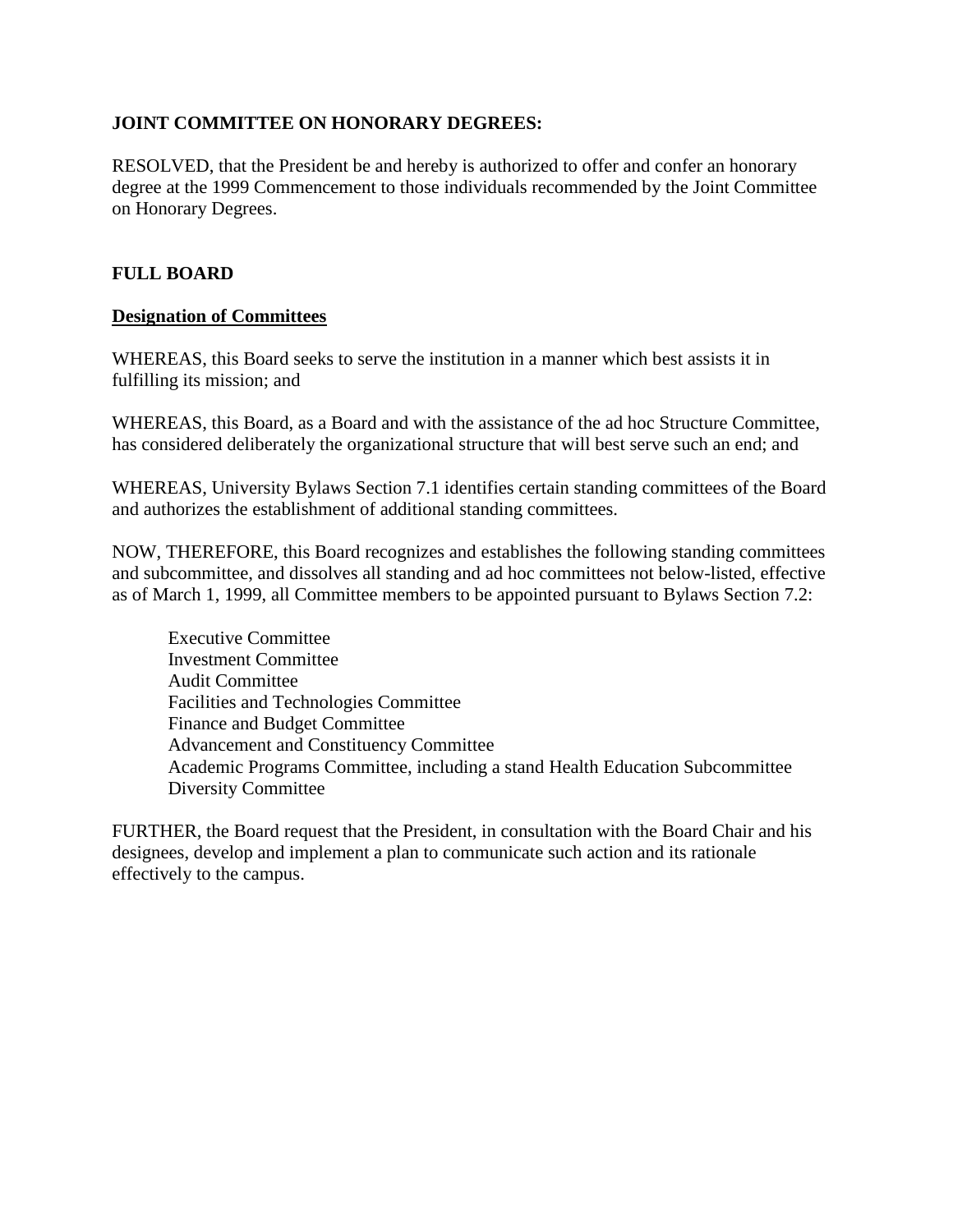# <span id="page-9-0"></span>**EXECUTIVE COMMITTEE**

#### **August 31, 1998**

#### **Acceptance of Fiscal Year 1998 Annual Audit**

WHEREAS, the books and accounts of the University of Vermont and State Agricultural College for the fiscal year ended June 30, 1998, have been audited by KPMG Peat Marwick, Certified Public Accountants, under the supervision of the Auditor of Accounts, State of Vermont, and the report of such audit published in detail in accordance with 16 V.S.A. Section 2281(a);

BE IT RESOLVED, that in accordance with authorization contained in the Bylaws, the Board hereby accepts such audit in lieu of the annual audit, and that the same be considered as the report of the Audit Committee.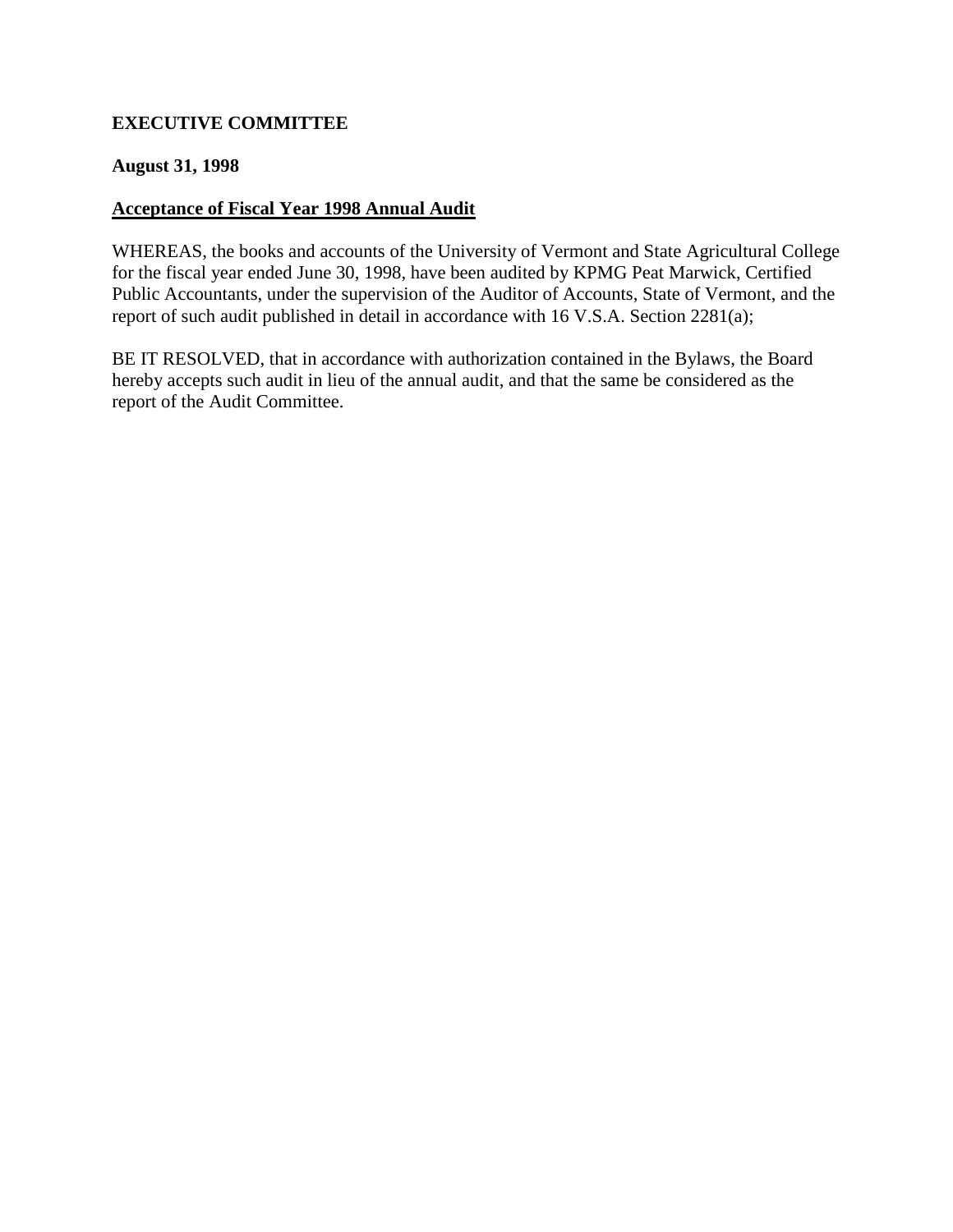### **RESOLUTIONS FULL BOARD**

#### **August 15, 1998**

#### <span id="page-10-0"></span>**BUILDINGS AND GROUNDS COMMITTEE**

#### **Resolution Authorizing Purchase and Installation of a Public Branch Exchange (PBX) Telecommunication System**

WHEREAS, the University provides telephone services to support instructional, administrative, research and residence activities and/or facilities by way of a private branch exchange (PBX) telecommunication system; and

WHEREAS, the University and Fletcher Allen Health Care (FAHC) have personnel with responsibilities in both organizations and wish to maintain interconnected and seamless telecommunication services for users in both organizations; and

WHEREAS, the University PBX telecommunication system is over 13 years old, having functioned well in excess of industry expectations and no longer is providing essential telephone and related services as reliably, efficiently and effectively as desired; and

WHEREAS, the University and FAHC jointly issued a Request for Proposal, reviewed proposals received, identified a preferred vendor and entered into negotiations for two (2) separately purchased and managed, yet linked, Northern Telecommunication Meridian 1 PBX's purchased from Williams Communications Solutions, one system to be located at UVM another at F AHC;

THEREFORE, BE IT RESOLVED, that the Board of Trustees hereby authorizes the President, Provost, or Interim Vice President for Administration, or their successors, upon successful completion of negotiations, to sign all documents and other agreements necessary for the University to purchase and install a public branch exchange telecommunication system for a total project cost not to exceed \$4,500,000.

BE IT FURTHER RESOLVED, that the implementation of this resolution will be contingent upon the Finance and Budget Committee approving an appropriate financing plan.

BE IT FURTHER RESOLVED, that the Secretary or Assistant Secretary will provide certificates of incumbency, as required, showing the names and signatures of those persons appointed to any of the positions heretofore mentioned and, further, that any officer of this corporation is hereby authorized to certify this resolution to whom it may concern.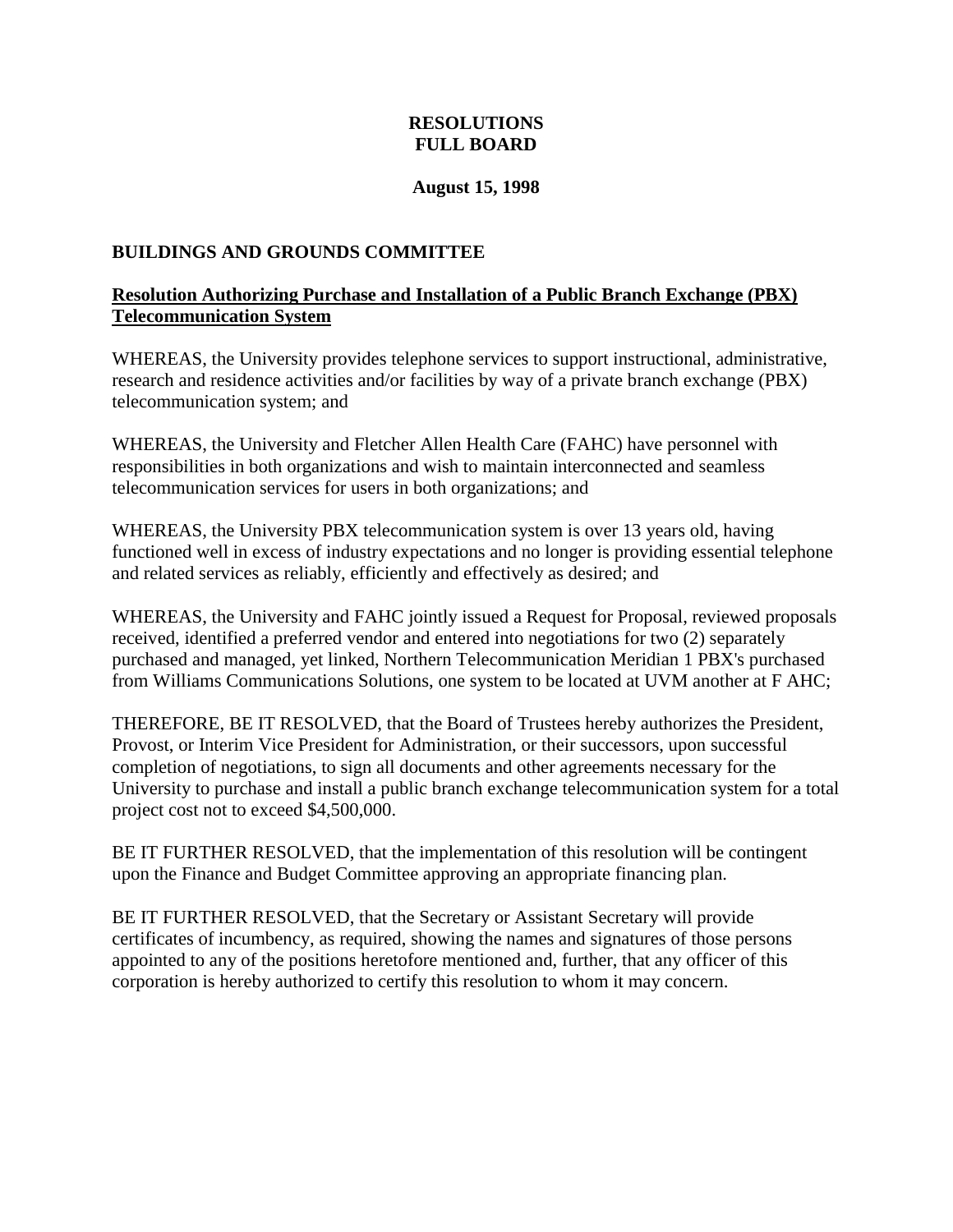# <span id="page-11-0"></span>**Resolution Authorizing the Bio-Medical Research Facilities Project**

WHEREAS, the University is committed to integrated missions of education, research and service as a Land Grant Institution; and

WHEREAS, the University is committed to the infrastructure needed to support the highly complex research activities to preserve and enhance the highest quality programs in the Bio-Medical Sciences; and

WHEREAS, the current facilities have been studied and deemed inadequate to support modern bio-medical research, and the opportunity exists to replace off-site leased facilities with new facilities to improve faculty and staff interaction and to share common equipment; and

WHEREAS, the current research funding environment and quality of the University programs indicates a significant opportunity for growth of the research enterprise; and

WHEREAS, preliminary architectural planning has been initiated for a conceptual plan for a new Bio-Medical Research facility, including the connections to existing facilities and infrastructure upgrades to re-use remaining facilities (the Bio-Medical Research project);

THEREFORE, BE IT RESOLVED, that the Board of Trustees hereby authorizes the President, Provost, or Interim Vice President for Administration, or their successors, to sign all documents and other agreements necessary for the University to undertake the Bio-Medical Research project for a total cost not-to exceed \$25,000,000.

BE IT FURTHER RESOLVED, that the implementation of this resolution will be contingent upon the Finance and Budget Committee approving an appropriate financing plan.

BE IT FURTHER RESOLVED, that the Secretary or Assistant Secretary will provide certificates of incumbency, as required, showing the names and signatures of those persons appointed to any of the positions heretofore mentioned and, further, that any officer of this corporation is hereby authorized to certify this resolution to whom it may concern.

### **Rubenstein Ecosystem Laboratory Budget Revision**

WHEREAS, the University of Vermont Board of Trustees approved the construction of the Rubenstein Ecosystem Science Laboratory at its meeting on May 10, 1997, for a cost not to exceed \$3.5 million; and

WHEREAS, the estimated project costs have increased by \$750,000, resulting from a combination of unanticipated site work, the partnerships' desire to build an environmentally sound and highly efficient building, and growth in other anticipated construction costs above inflation; and

WHEREAS, through a combination of gifts, grants and cooperative agreements, additional resources will be secured to meet these increased costs;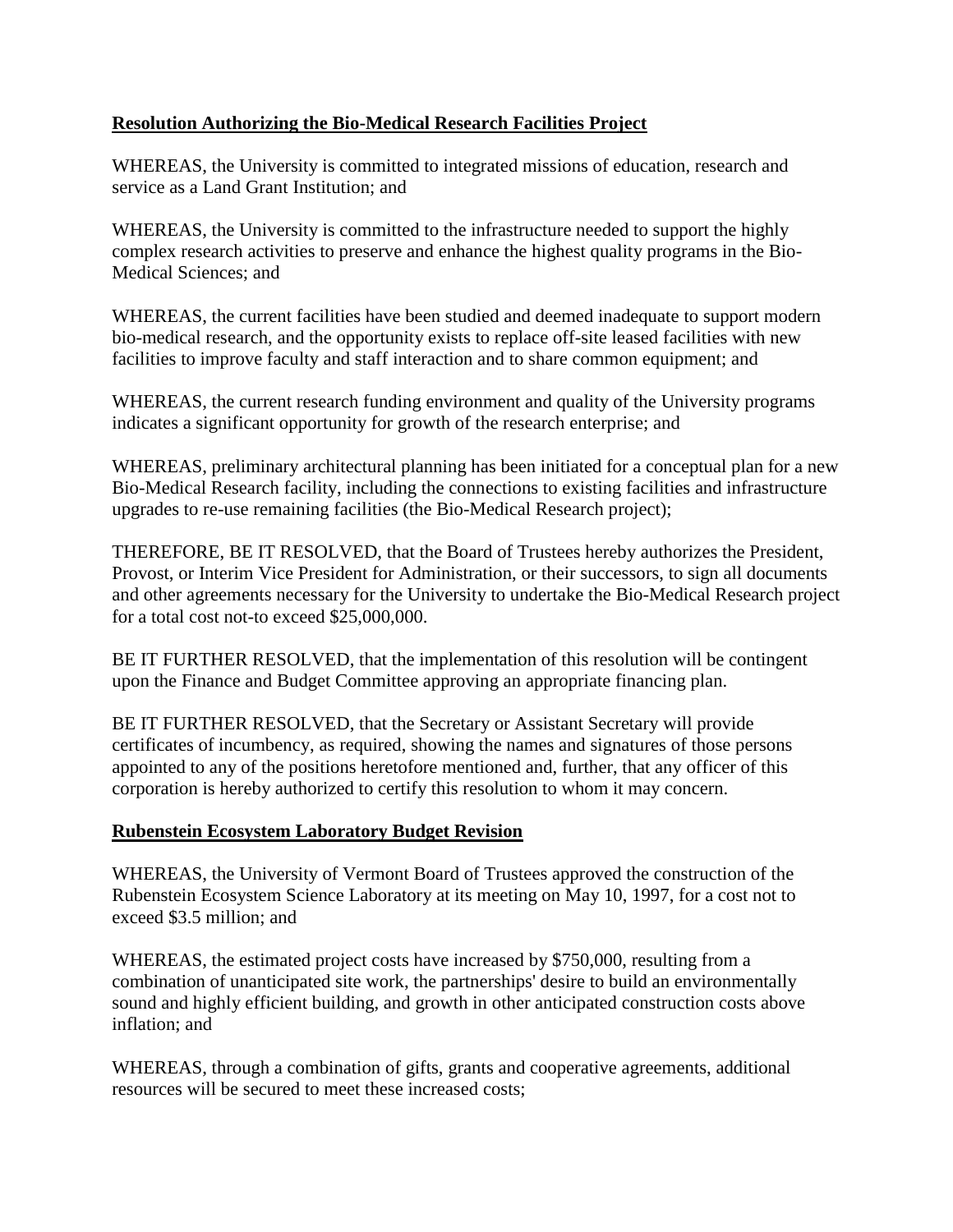<span id="page-12-0"></span>THEREFORE, BE IT RESOLVED, that the President, Provost, or Interim Vice President for Administration are authorized to increase the project budget for the Rubenstein Ecosystem Science Laboratory building from \$3.5 million to \$4.25 million; and

BE IT FURTHER RESOLVED, that the Secretary or Assistant Secretary will provide certificates of incumbency, as required, showing the names and signatures of those persons appointed to any of the positions heretofore mentioned and, further, that any officer of this corporation is hereby authorized to certify this resolution to whom it may concern.

### **Vermont Gas Easement for 622 Main Street**

WHEREAS, the University is the owner of building located at 622 Main Street in the City of Burlington; and

WHEREAS, the University desires and is willing to grant an easement ten feet wide to Vermont Gas Systems, Inc., in order to supply gas to its building located at 622 Main Street;

THEREFORE, BE IT RESOLVED, that the Board of Trustees hereby authorizes the President or Interim Vice President for Administration, or their successors, to grant a Deed of Easement for Pipeline to Vermont Gas Systems, Inc., and to execute any and all instruments necessary to accomplish that purpose.

BE IT FURTHER RESOLVED, that the Secretary or Assistant Secretary will provide certificates of incumbency, as required, showing the names and signatures of those persons appointed to any of the positions heretofore mentioned and, further, that any officer of this corporation is hereby authorized to certify this resolution to whom it may concern.

### **Fifty-Year License Agreement for Recreation Path to City of South Burlington**

WHEREAS, the University is the owner of property in the Cities of Burlington and South Burlington located on the west side of Spear Street between the Gutterson Field House and Interstate 189; and

WHEREAS, the Board, by its resolution of August 17, 1996, authorized granting a license agreement to the City of South Burlington for the construction and maintenance on its South Burlington property of a recreational pathway for public use by non-motorized vehicles subject to the consent of the U.S. Department of Agriculture; and

WHEREAS, South Burlington's federal funding for the project normally requires a 50-year license agreement; and

WHEREAS, The Vermont Agency of Transportation has indicated its willingness to approve a license with an initial term of 25 years, with a renewal clause to reopen at the end of the initial 25-year term; and

WHEREAS, the University is willing to grant a license agreement on the above terms;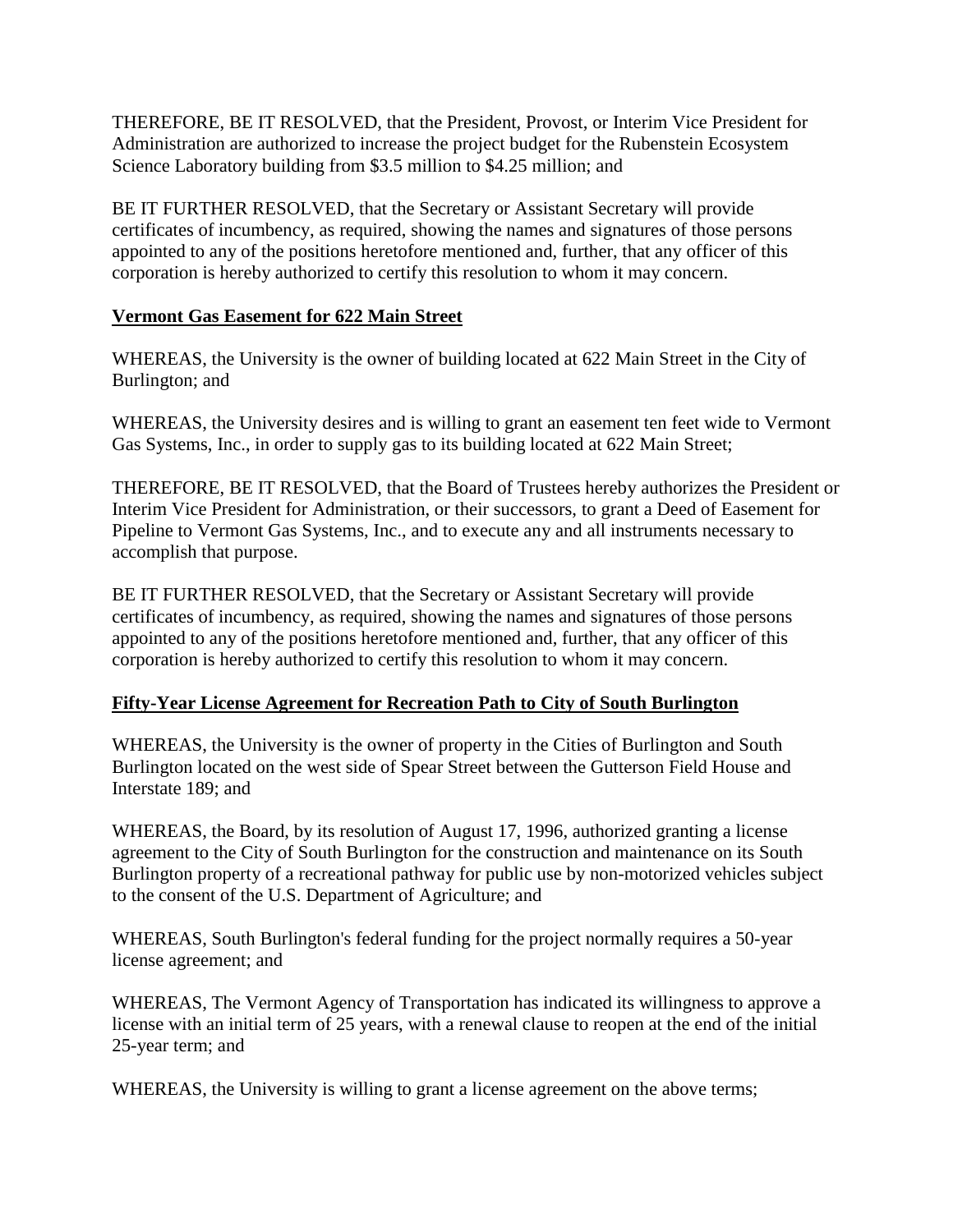<span id="page-13-0"></span>THEREFORE, BE IT RESOLVED, that the Board of Trustees hereby authorizes the President or the Interim Vice President for Administration, or their successors, to grant to the City of South Burlington a license with an initial term of 25-years, with a renewal clause to reopen at the end of the initial 25 year term under terms and conditions acceptable to the University and to execute any and all instruments necessary to accomplish that purpose.

BE IT FURTHER RESOLVED, that the Secretary or Assistant Secretary will provide certificates of incumbency, as required, showing the names and signatures of those persons appointed to any of the positions heretofore mentioned; and further, that any officer of this corporation is hereby authorized to certify this resolution to whom it may concern.

# **EDUCATIONAL POLICY COMMITTEE**

# **Staff Actions**

RESOLVED, that the Board of Trustees receives the list of staff actions and approves leaves of absence noted within.

# **Change in Physical Therapy Program**

RESOLVED, that the Board of Trustees approves a change in the physical therapy program by replacing the existing baccalaureate degree program with a three-year curriculum leading to the degree of Master of Physical Therapy.

### **Change in Name of Departments of Animal and Food Sciences, and Nutritional Sciences**

RESOLVED, that the Board of Trustees approves the change in the name of two departments in the College of Agriculture and Life Sciences: Animal and Food Sciences to Animal Sciences, and Nutritional Sciences to Nutrition and Food Sciences.

### **Change in Name of University Affiliated Program of Vermon**t

RESOLVED, that the Board of Trustees approves the change in the name of the University Affiliated Program of Vermont to the Center on Disability and Community Inclusion.

### **Change in Name of Bachelor of Science in Computer Science Degree**

RESOLVED, that the Board of Trustees approves the change in the degree Bachelor of Science in Computer Science to a Bachelor of Science with two majors - Computer Science, and Computer Science and Information Systems.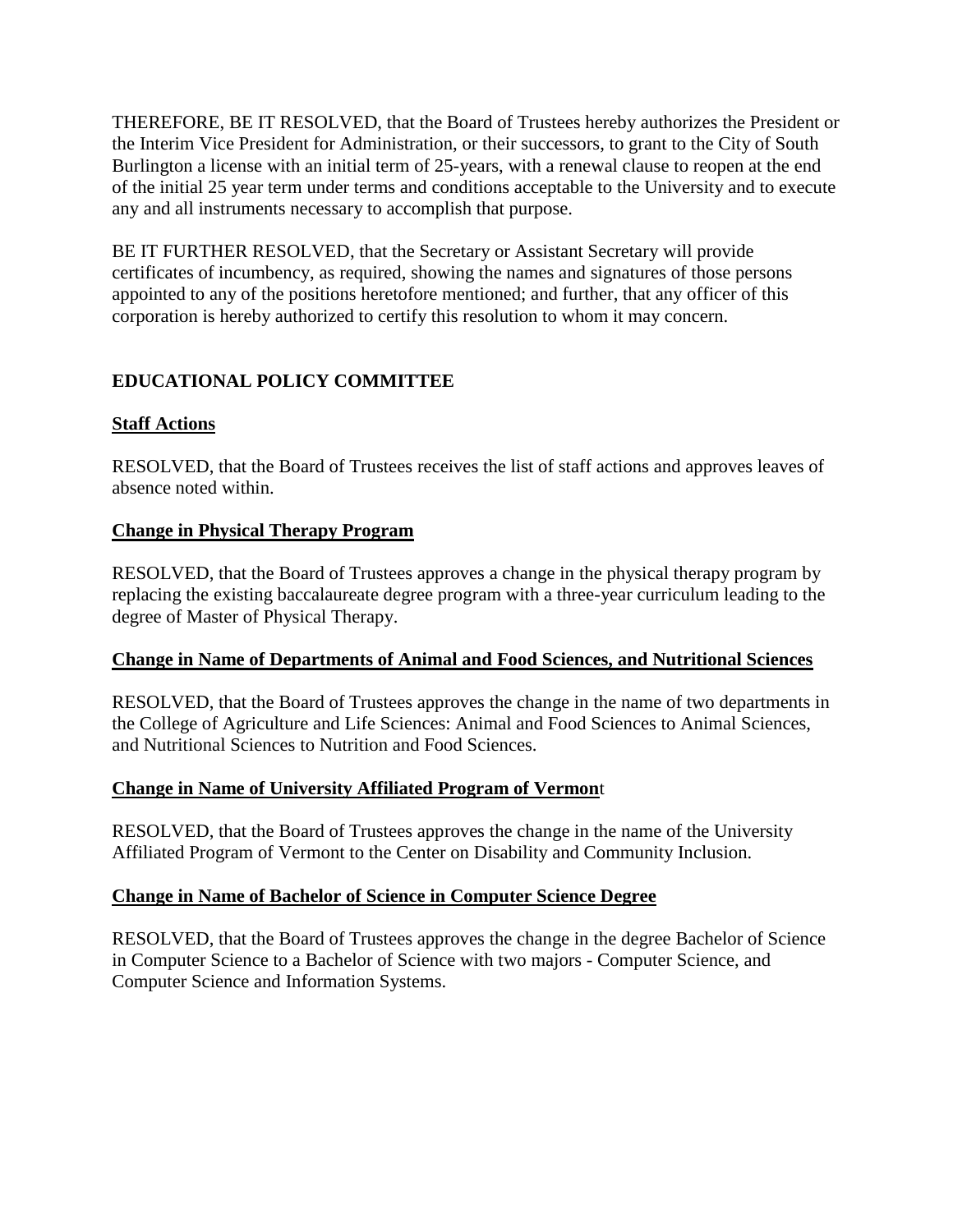# <span id="page-14-0"></span>**FINANCE AND BUDGET COMMITTEE**

**A resolution of the Board of Trustees of the University of Vermont and State Agricultural College authorizing the approval, execution and delivery of various documents in connection with the issuance of the University of Vermont and State Agricultural College general obligation bonds, series 1998; providing for the sale of said bonds; setting for the terms and conditions upon which said bonds are to be issued; and providing for certain other matters in connection with the issuance, sale and delivery of said bonds.**

*(Refer to Appendix A)*

### **Declaration of Official Intent of the University of Vermont and State Agricultural College To Reimburse Certain Expenditures from Proceeds of lndebtedness**

WHEREAS, the University of Vermont and State Agricultural College (the "University") intends to construct a new biomedical research facility, acquire and install a new telecommunications system, acquire and install computer systems and software, and repair and renovate certain campus buildings (the "Project"); and

WHEREAS, the University expects to pay certain expenditures (the "Reimbursement Expenditures") in connection with the Project before the issuance of indebtedness for the purpose of financing costs associated with the Project on a long-term basis; and

WHEREAS, the University reasonably expects that debt obligations in an amount not expected to exceed \$55,000,000 will be issued and that certain of the proceeds of such debt obligations will be used to reimburse the Reimbursement Expenditures; and

WHEREAS, Section 1.150-2 of the Treasury Regulations requires the University to declare it's reasonable official intent to reimburse prior expenditures for the project with proceeds of a subsequent borrowing;

NOW, THEREFORE, the Board of Trustees declares:

Section 1. The University finds and determines that the foregoing recitals are true and correct.

Section 2. This declaration is made solely for the purposes of establishing compliance with the requirements of Section 1.150-2 of the Treasury Regulations. This declaration does not bind the University to make any expenditure, incur any indebtedness, or proceed with the Project.

Section 3. The University hereby declares its official intent to use proceeds of indebtedness to reimburse itself for Reimbursement Expenditures.

Section 4. This declaration shall take effect from and after its adoption.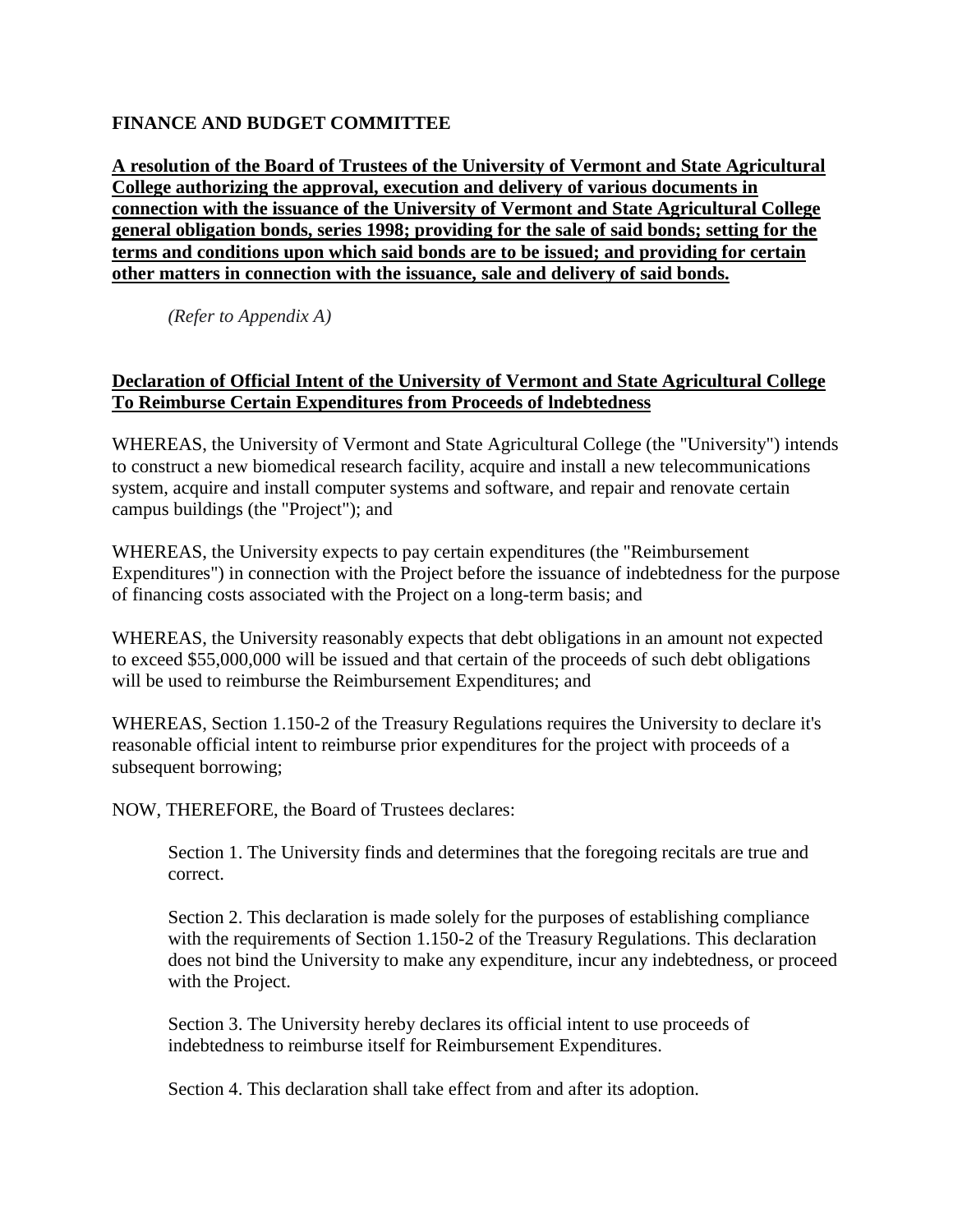#### <span id="page-15-0"></span>**Acceptance of Gifts and Grants**

RESOLVED, that the Board of trustees hereby accepts gifts in the amount of \$3,386,247 for the period April 9, 1998 through June 30, 1998 and grants in the amount of \$17,483,543 for the period April 1, 1998 through June 30, 1998.

# **AD HOC HEALTH EDUCATION COMMITTEE**

RESOLVED, that the Board of Trustees approves the "Protocol for the Appointment of Fletcher Allen Health Care Trustees by the University of Vermont and State Agricultural College," as revised, superseding the Protocol adopted by the Board on August 19, 1994.

RESOLVED, that the Board of Trustees endorses the "Policy Statements on Teaching and Research" dated August 13, 1998.

# **BUILDINGS AND GROUNDS COMMITTEE**

#### **Authorization to Construct New Horse Barn**

WHEREAS, Richard E. and Amy E. Tarrant (the Tarrants) wish to make a gift with which to construct a new Horse Bam immediately north of the existing Horse Bam at the Miller Research Farm on Spear Street in South Burlington; and

WHEREAS, the construction of the proposed new Horse Bam will greatly improve the University's equine facilities and enhance its ability to attract students into its equine program;

THEREFORE BE IT RESOLVED, that the Provost, or Interim Vice President for Administration, or their successors, are hereby authorized, upon receipt of the Tarrants' gift or pledge thereof, and University compliance with all related legal requirements (including procurement of all necessary permits and approvals), to initiate construction of the new proposed Horse Bam at the Miller Research Farm, and to execute any and all documents necessary for that purpose.

BE IT FURTHER RESOLVED, that the Secretary or Assistant Secretary will provide certificates of incumbency, as required, showing the names and signatures of those persons appointed to any of the positions heretofore mentioned; and further, that any officer of this corporation is hereby authorized to certify this resolution to whom it may concern.

#### **Lease Agreement with Amy E. Tarrant**

WHEREAS, Amy E. Tarrant desires to secure a long-term lease, within the proposed new Horse Barn, of four horse stalls for her use; and

WHEREAS, Amy E. Tarrant wishes to pay rent for the fair market value of the lease; and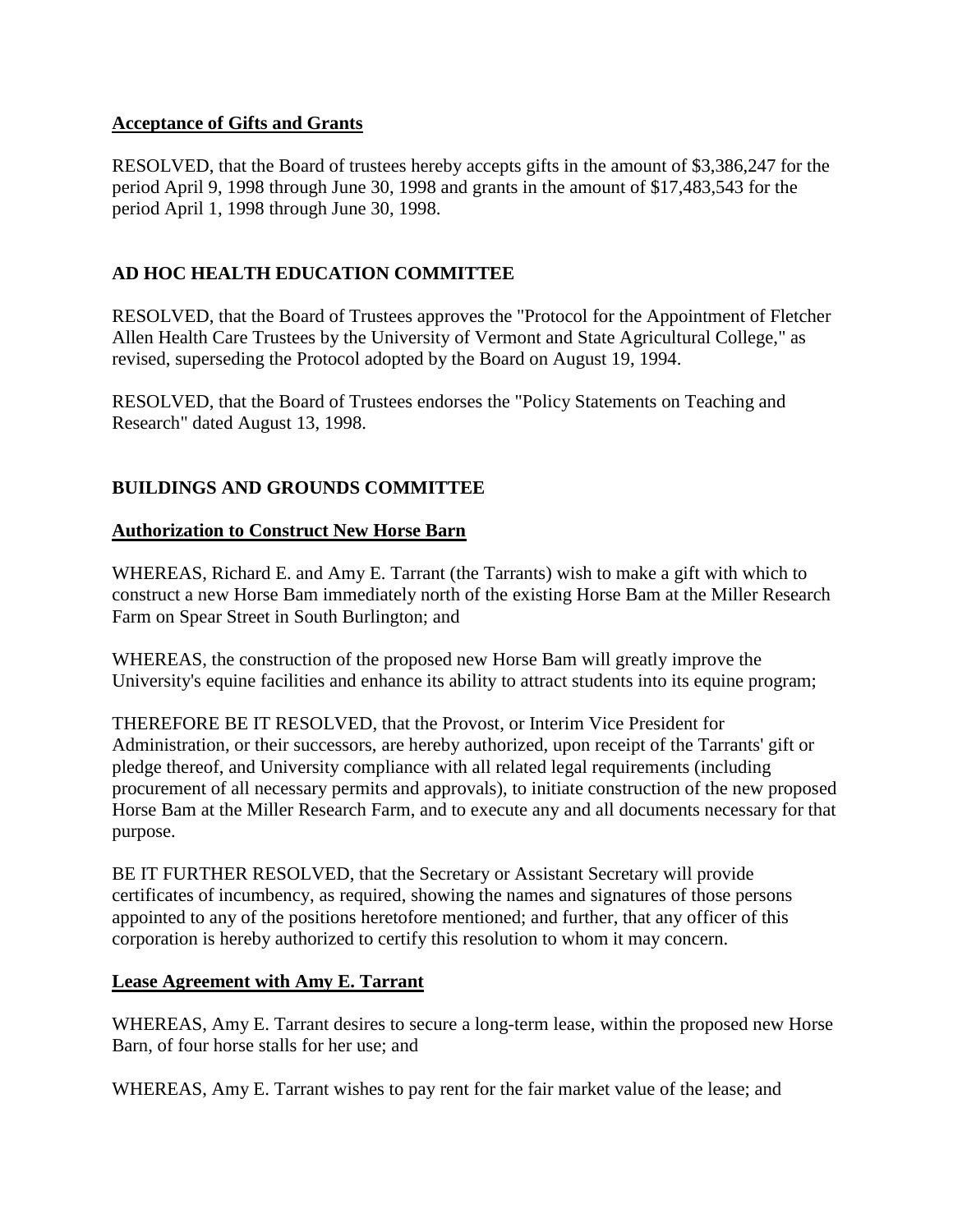WHEREAS, the University retained the services of a certified public accounting firm, KPMG Peat Marwick LLP (KPMG), to appraise the fair market value of the proposed long-term lease, and to provide an independent valuation of the fair market value in conformance with generally accepted accounting standards and legal requirements, including federal tax law; and

WHEREAS, KPMG conducted such valuation and memorialized it in writing, conveying its material specifics to the Building and Grounds Committee; and

WHEREAS, the University also obtained an opinion of tax counsel with respect to federal tax law requirements associated with this lease agreement, and its material terms and conditions, including fair market value;

THEREFORE, in reliance upon such valuation and opinion of counsel, the Board of Trustees hereby authorizes the Provost, or the Interim Vice President for Administration, or their successors, to execute a lease agreement with Amy E. Tarrant consistent with material terms and conditions approved by the Buildings and Grounds Committee, and to execute any and all instruments necessary to accomplish that purpose.

BE IT FURTHER RESOLVED, that the Secretary or Assistant Secretary will provide certificates of incumbency, as required, showing the names and signatures of those persons appointed to any of the positions heretofore mentioned; and further, that any officer of this corporation is hereby authorized to certify this resolution to whom it may concern.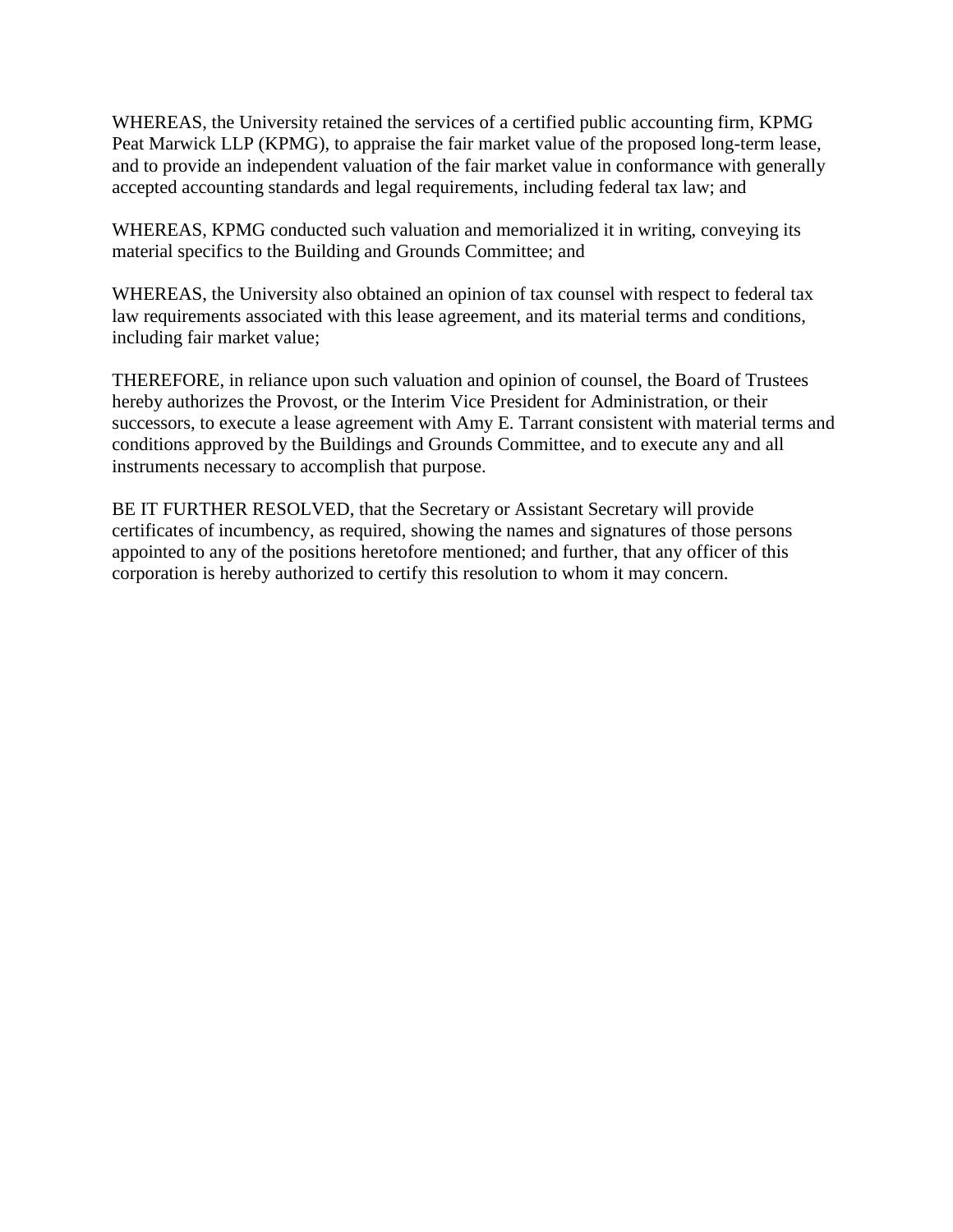A RESOLUTION OF THE BOARD OF TRUSTEES OF THE UNIVERSITY OF VERMONT AND STATE AGRICULTURAL COLLEGE AUTHORIZING THE APPROVAL, EXECUTION AND DELIVERY OF VARIOUS DOCUMENTS IN CONNECTION WITH THE ISSUANCE OF THE UNIVERSITY OF VERMONT AND STATE AGRICULTURAL COLLEGE GENERAL OBLIGATION BONDS, SERIES 1998; PROVIDING FOR THE SALE OF SAID BONDS; SETTING FORTH THE TERMS AND CONDITIONS UPON WHICH SAID BONDS ARE TO BE ISSUED; AND PROVIDING FOR CERTAIN OTHER MATTERS IN CONNECTION WITH THE ISSUANCE, SALE AND DELIVERY OF SAID BONDS.

WHEREAS, The University of Vermont and State Agricultural College (the "University") is organized and existing as a body corporate which is recognized and utilized as an instrumentality of the State of Vermont for providing public higher education under Act No. 83, approved November 9, 1865, as amended and supplemented by Act No. 67, approved February 21, 1917, Act No. 40, approved March 19, 1925, Act No. 66, approved March 16, 1955, and Act No. 49, approved April 20, 1977, of the Laws of Vermont (collectively, the "Act"); and

WHEREAS, the University is governed by a Board of Trustees (the "Board") and, under the Act, may authorize the issuance of bonds by the University; and

WHEREAS, the University has determined to issue its General Obligation Bonds, Series 1998 (the "Series 1998 Bonds") in an aggregate initial principal amount not to exceed \$55,000,000 to provide funds to finance the costs of improvements to the University (the "Project") and \$25,000,000 to provide funds to refund certain outstanding indebtedness, as described in the hereinafter-defined Series 1998 Indenture; and

WHEREAS, the University has issued its General Obligation Bonds, Series 1990 (the "Series 1990 Bonds") pursuant to the terms of a Trust Indenture dated as of February 1, 1990 (the "Indenture") between the University and The Stratevest Group N.A. (as successor to The Howard Bank, N.A.), as trustee (the "Trustee") and proposes to issue the Series 1998 Bonds on a parity with the Series 1990 Bonds pursuant to the terms of the Indenture and a Series 1998 Indenture (the "Series 1998 Indenture") between the University and the Trustee; and

WHEREAS, the University desires to execute and deliver a Bond Purchase Agreement (the "Bond Purchase Agreement") between the University and Bear, Steams & Co. Inc., as representative of itself and the other underwriters (the "Underwriters"), pursuant to which the University will sell the Series 1998 Bonds to the Underwriters in accordance with the terms and conditions set forth therein; and

WHEREAS, in connection with the issuance and sale of the Series 1998 Bonds, a Preliminary Official Statement (the "Preliminary Official Statement") and a final Official Statement (the "Official Statement") will be prepared, which will present information about the University, the terms of the Series 1998 Bonds and the security for the Series 1998 Bonds, among other things; and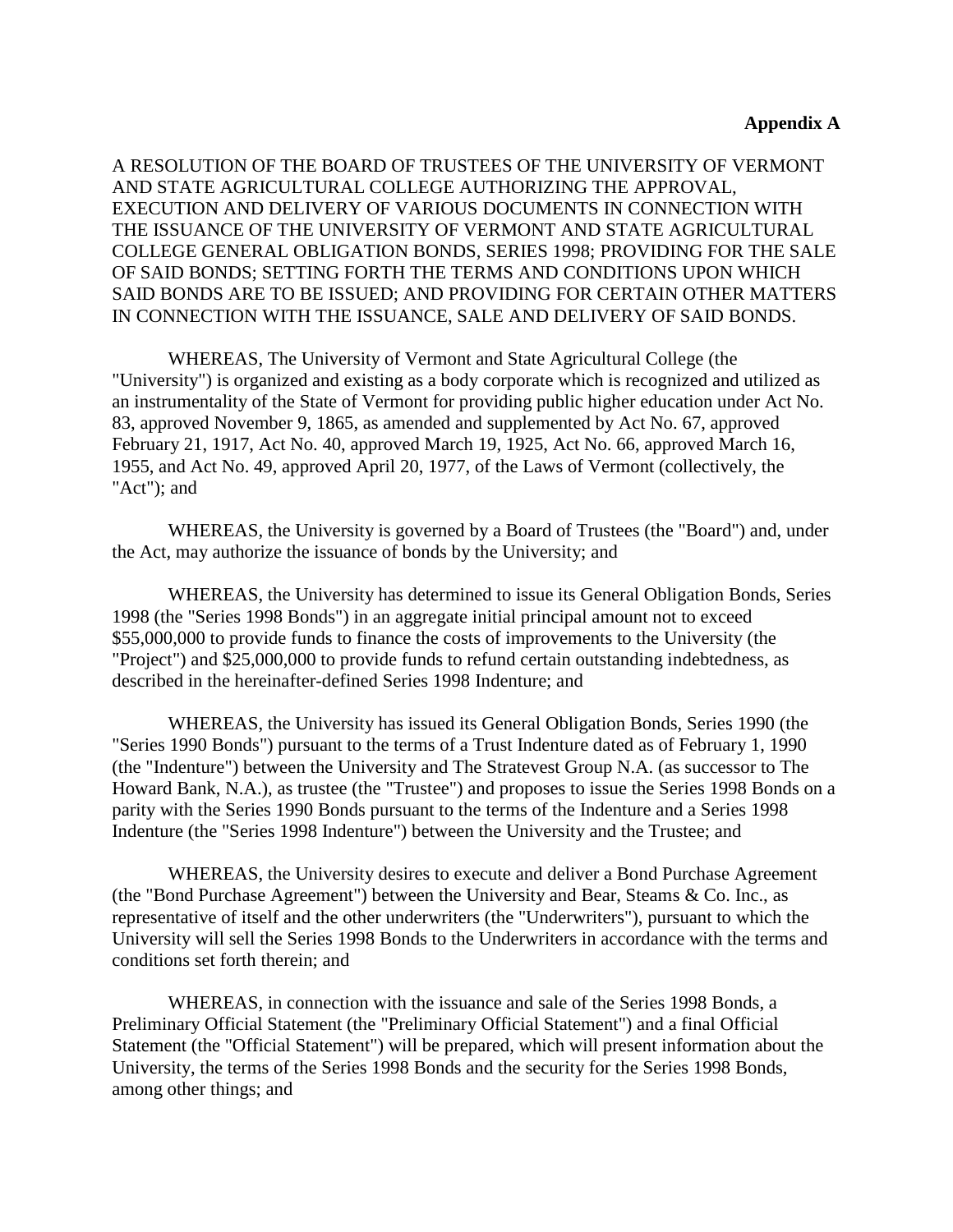WHEREAS, the University desires to execute and deliver a Continuing Disclosure Agreement (the "Continuing Disclosure Agreement") between the University and the Trustee; pursuant to which the University will be obligated to update certain information in the Official Statement and provide certain other notices to specified repositories in accordance with the terms and conditions set forth therein; and

WHEREAS, copies of the forms of the following documents relating to the transactions described above have been filed with the University:

1. the Series 1998 Indenture;

2. the Bond Purchase Agreement;

3. the Continuing Disclosure Agreement; and

4. the Preliminary Official Statement;

#### NOW THEREFORE, BE IT RESOLVED BY THE BOARD OF TRUSTEES OF THE UNIVERSITY OF VERMONT AND STATE AGRICULTURAL COLLEGE AS FOLLOWS:

Section 1. **Issuance of Series 1998 Bonds**. That the issuance of the Series 1998 Bonds by the University in the initial principal amount of not more than \$55,000,000 to finance the Project and \$25,000,000 to refund outstanding indebtedness of the University is hereby approved and confirmed, and the Board hereby finds and determines that these purposes are necessary and desirable, and the Special Committee (hereinafter established) is authorized, empowered and directed to determine the terms of the Series 1998 Bonds subject to the limitations set forth herein, and is further authorized, empowered and directed to determine (i) whether a policy of municipal bond insurance should be obtained with respect to all or a portion of the Series 1998 Bonds, (ii) which indebtedness of the University should be refunded, if any, and (iii) whether the Series 1998 Bonds should be issued as two or more sub-series of bonds; and the form and content of the Series 1998 Bonds set forth in the Series 1998 Indenture presented to the Board are hereby approved and confirmed and the Chairman and the Secretary of the Board are authorized, empowered and directed to execute and deliver the Series 1998 Bonds for and on behalf of the University, in substantially the form and content set forth in the Series 1998 Indenture, but with such changes, modifications, additions or deletions therein as shall to them seem necessary, desirable or appropriate, their execution thereof to constitute conclusive evidence of their approval of any and all such changes, modifications, additions or deletions therein.

Section 2. Special Committee. The Board has determined that it may be in the best interest of the University to issue and sell the Series 1998 Bonds prior to the next regular Board meeting and that it is not feasible to hold a meeting of the Board prior to the next regular Board meeting. Therefore, a special committee (the "Special Committee") of the Board is hereby established and is authorized and directed to act for and on behalf of the Board in making certain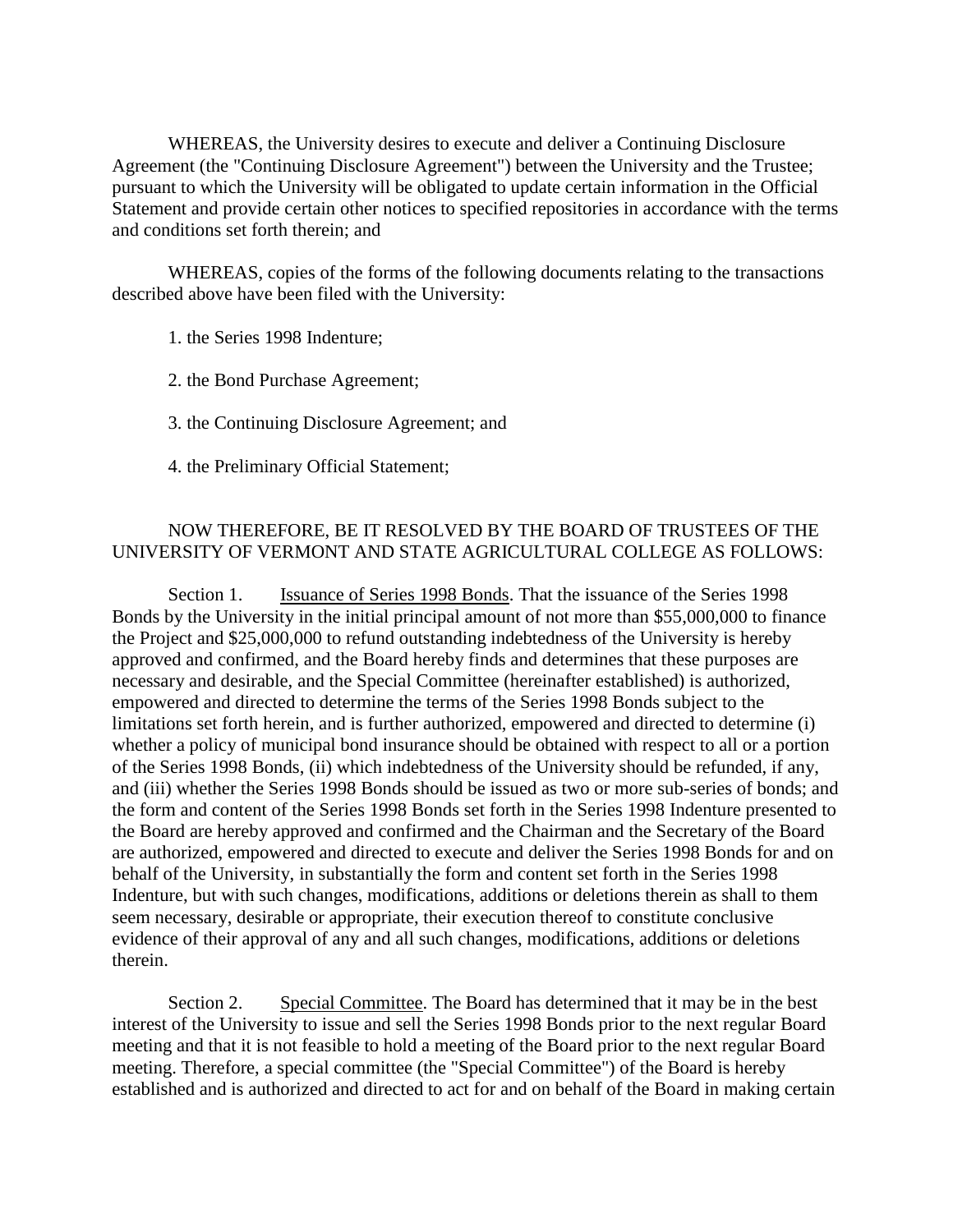determinations with respect to the details of the Series 1998 Bonds and in awarding the Series 1998 Bonds at private sale, subject to the following limitations: (i) the initial principal amount of the Series 1998 Bonds shall not exceed \$55,000,000 to finance the Project and \$25,000,000 to refund outstanding indebtedness of the University, (ii) the net interest cost of the Series 1998 Bonds shall not exceed 6%, (iii) the Series 1998 Bonds shall mature on or before October 1, 2038, (iv) the purchase price of the Series 1998 Bonds shall not be less than 99% of the initial public offering price thereof (net of original issue discount), (v) the decision regarding redemption provisions applicable to the Series 1998 Bonds shall be based on financial or structural benefits to the University, (vi) the decision as to whether or not a policy of municipal bond insurance should be obtained with respect to all or a portion of the Series 1998 Bonds shall be based on whether the interest cost of the Series 1998 Bonds shall be lower if such a policy is obtained (taking into account the premium for the insurance policy), (vii) the decision as to which indebtedness of the University should be refunded, if any, shall be based on whether such refunding will result in financial or structural benefits to the University (such as achieving debt service savings, releasing restrictive covenants, releasing reserve funds, or facilitating debt management), and (viii) the decision as to whether the Series 1998 Bonds should be issued as two or more sub-series of bonds shall be based on whether having sub-series of bonds will help to reduce the interest cost of the bonds, or help in the marketing of the bonds, or facilitate debt management.

Four members of the Board are hereby designated to constitute the Special Committee, namely, Frank Bolden, who is designated as the Chairman of the Special Committee, John Candon, Barbara Grimes, and Ben Forsyth. The Chairman is authorized to designate a substitute member of the Special Committee in the event of the death or incapacity of a member of the Special Committee. The Special Committee shall receive, analyze and consider all proposals received for the purchase of the Series 1998 Bonds and may accept on behalf of the Board and the University any proposal which, in the judgment of the Special Committee, conforms to the requirements of this Resolution.

At any meeting of the Special Committee a quorum shall consist of three members thereof and all actions of the Special Committee with respect to the acceptance or rejection of any proposal for the Series 1998 Bonds shall be effective only upon the affirmative vote therefor of all members of the Special Committee who are present at the respective meetings of the Special Committee at which such actions are taken.

If awarded, the Trustee for the Series 1998 Bonds shall authenticate and deliver the 1998 Bonds to or upon the order of the Underwriters on a date determined by the Special Committee in consultation with the Underwriters upon payment to the University of the purchase price of the 1998 Bonds and accrued interest.

Any award of the Series 1998 Bonds by the Special Committee pursuant to this Resolution and any other determinations of the Special Committee pursuant to this Resolution shall be binding upon the University and the Board and deemed to be the action of the Board. The Chairman of the Special Committee shall submit to the Board at its next regular meeting a certified copy of the proceedings of the Special Committee pertaining to the consideration of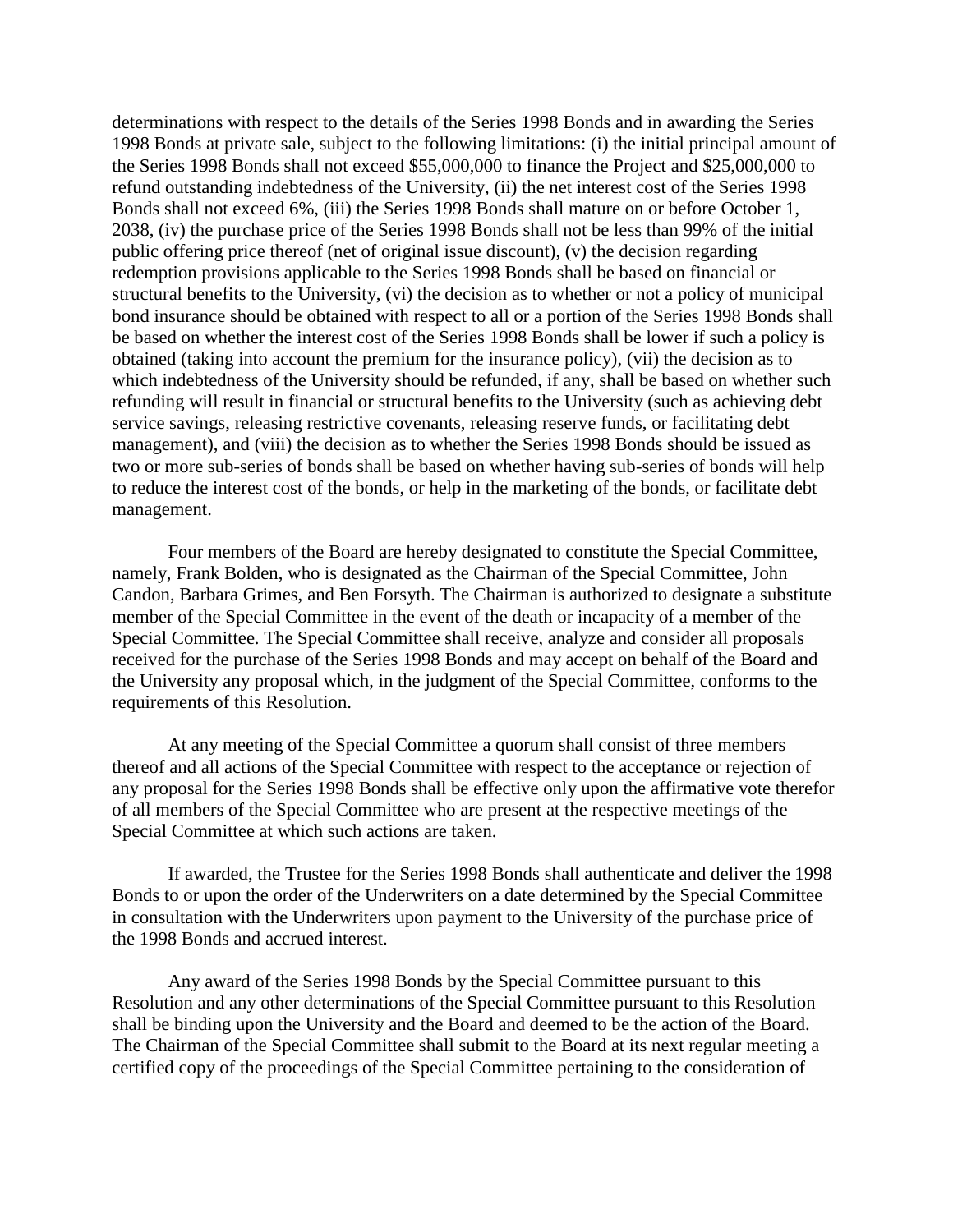proposals and the award of the Series 1998 Bonds or the rejection of all proposals, as the case may be, and the other determinations made in accordance with this Resolution.

This delegation and the existence of the Special Committee shall expire on the date of the next meeting of the Board of Trustees.

Section 3. Authorization of Series 1998 Indenture. That the form and content of the Series 1998 Indenture are hereby approved and confirmed, and the Chairman or Vice Chair and the Secretary or Assistant Secretary of the Board are hereby authorized, empowered and directed to execute and deliver the Series 1998 Indenture for and on behalf of the University, in substantially the form and content presented to the Board, but with such changes, modifications, additions or deletions therein as shall to them seem necessary, desirable or appropriate, their execution thereof to constitute conclusive evidence of their approval of any and all such changes, modifications, additions or deletions therein, and that from and after the execution and delivery of the Series 1998 Indenture, the Chairman or Vice Chair and the Secretary or Assistant Secretary of the Board and all other officers of the Board and the University are hereby authorized, empowered and directed to do all such acts and things and to execute all such documents as may be necessary to carry out and comply with the provisions of the Series 1998 Indenture as executed.

Section 4. Authorization of Bond Purchase Agreement. That the Series 1998 Bonds shall be sold to the Underwriters pursuant to the terms of the Bond Purchase Agreement at a purchase price for the Series 1998 Bonds of not less than 99% of the initial public offering price of the Series 1998 Bonds (net of original issue discount). The form and content of the Bond Purchase Agreement are hereby approved and confirmed, and the Chairman of the Board or the President of the University is hereby authorized, empowered and directed to execute and deliver the Bond Purchase Agreement for and on behalf of the University, in substantially the form and content presented to the University, but with such changes, modifications, additions or deletions therein as shall to him or her seem necessary, desirable or appropriate, his or her execution thereof to constitute conclusive evidence of his or her approval of any and all such changes, modifications, additions or deletions therein, and that from and after the execution and delivery of the Bond Purchase Agreement, the Chairman of the Board, the President of the University and all other officers of the Board and the University are hereby authorized, empowered and directed to do all such acts and things and to execute all such documents as may be necessary to carry out and comply with the provisions of the Bond Purchase Agreement as executed.

Section 5. Authorization of Continuing Disclosure Agreement. That the form and content of the Continuing Disclosure Agreement are hereby approved and confirmed, and the Chairman of the Board or the President of the University is hereby authorized, empowered and directed to execute and deliver the Continuing Disclosure Agreement for and on behalf of the University, in substantially the form and content presented to the Board, but with such changes, modifications, additions· or deletions therein as shall to him or her seem necessary, desirable or appropriate, his or her execution thereof to constitute conclusive evidence of his or her approval of any and all such changes, modifications, additions or deletions therein, and that from and after the execution and delivery of the Continuing Disclosure Agreement, the Chairman of the Board, the President of the University and all other officers of the Board and the University are hereby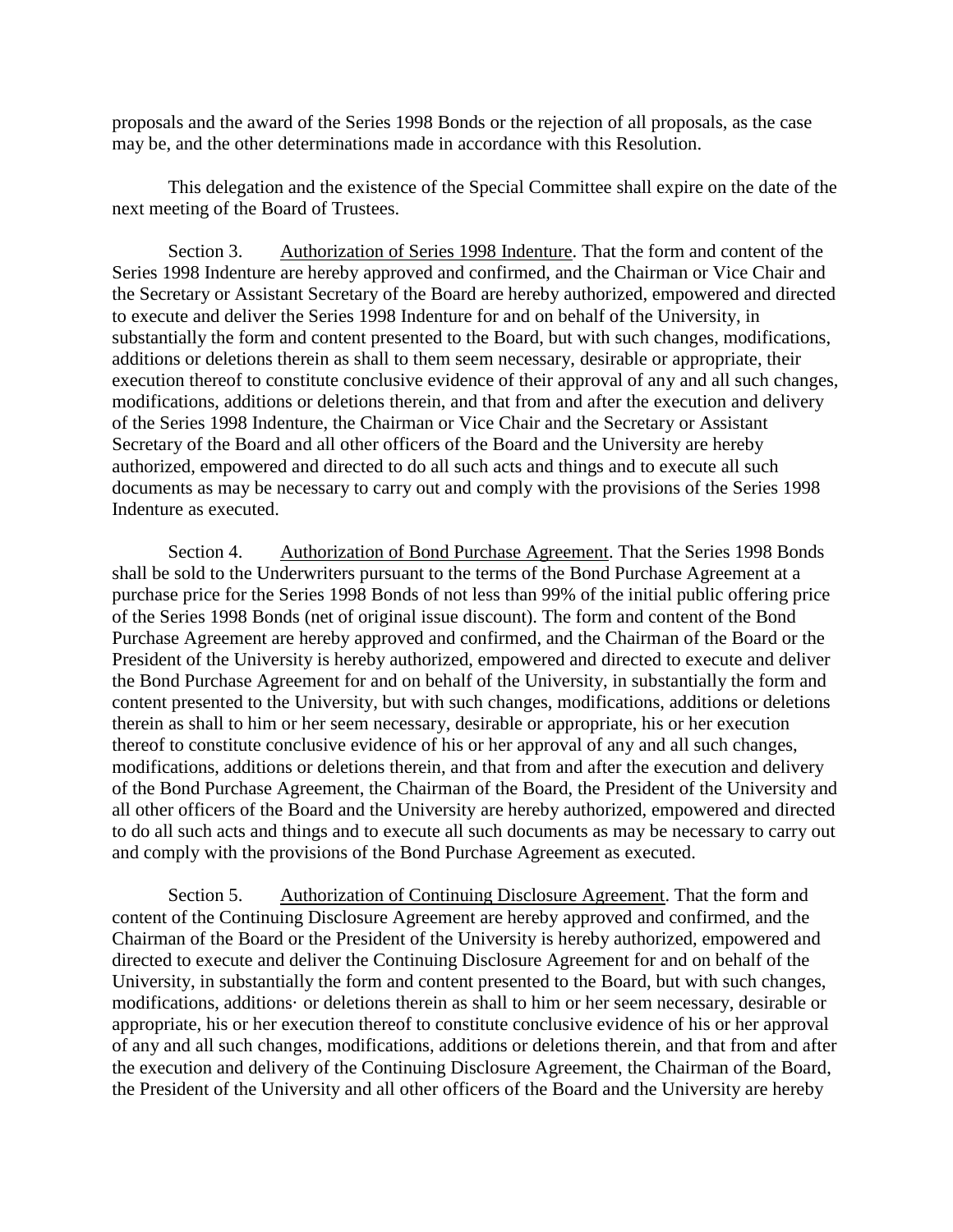authorized, empowered and directed to do all such acts and things and to execute all such documents as may be necessary to carry out and comply with the provisions of the Continuing Disclosure Agreement as executed.

Section 6. Approval of Preliminary Official Statement and Official Statement. The form, terms and content of the Preliminary Official Statement and the Official Statement in substantially the form of the Preliminary Official Statement (but including the terms of the Series 1998 Bonds) are authorized, approved and confirmed, with such changes, modifications, additions or deletions therein as shall to seem necessary, desirable or appropriate to the Chairman of the Board or the President of the University. The use of the Preliminary Official Statement and of the Official Statement by the Underwriter in connection with the sale of the Series 1998 Bonds is hereby authorized, approved and confirmed. The Chairman or Vice Chairman of the Board is authorized to execute the Official Statement on behalf of the University.

Section 7. Tax Certificates. The officers of the Board and the University are hereby authorized to execute a certificate or certificates in order to evidence the University's compliance with the Internal Revenue Code of 1986, as amended, and the applicable Income Tax Regulations thereunder.

Section 8. No Personal Liability. No stipulation, obligation or agreement herein contained or contained in the Series 1998 Bonds, the Indenture, the Series 1998 Indenture, the Bond Purchase Agreement, the Continuing Disclosure Agreement or any other instrument related to the issuance of the Series 1998 Bonds shall be deemed to be a stipulation, obligation or agreement of any officer, agent or employee of the University in his or her individual capacity, and no such officer, agent or employee shall be personally liable on the Series 1998 Bonds or be subject to personal liability or accountability by reason of the issuance thereof.

Section 9. Actions of Officers. The officers of the Board and of the University are hereby authorized, empowered and directed to do any and all other acts and to execute any and all other documents (including escrow agreements in connection with the refunding of outstanding indebtedness), which they, in their discretion, deem necessary and appropriate in order to consummate the transactions contemplated by (i) this Resolution, (ii) the Indenture and the Series 1998 Indenture and (iii) the documents presented to this meeting; except that none of the above shall be authorized or empowered to do anything or execute any document which is in contravention, in any way, of (a) the specific provisions of this Resolution, (b) the specific provisions of the Indenture and the Series 1998 Indenture, (c) any agreement to which the University is bound, (d) any rule or regulation of the University or (e) any applicable law, statute, ordinance, rule or regulation of the United States of America or the State of Vermont.

Section 10. Severability of Invalid Provisions. If any one or more of the agreements or provisions herein contained shall be held contrary to any express provision of law or contrary to the policy of express law, though not expressly prohibited, or against public policy, or shall for any reason whatsoever be held invalid, then such covenants, agreements or provisions shall be null and void and shall be deemed separable from the remaining agreements and provisions and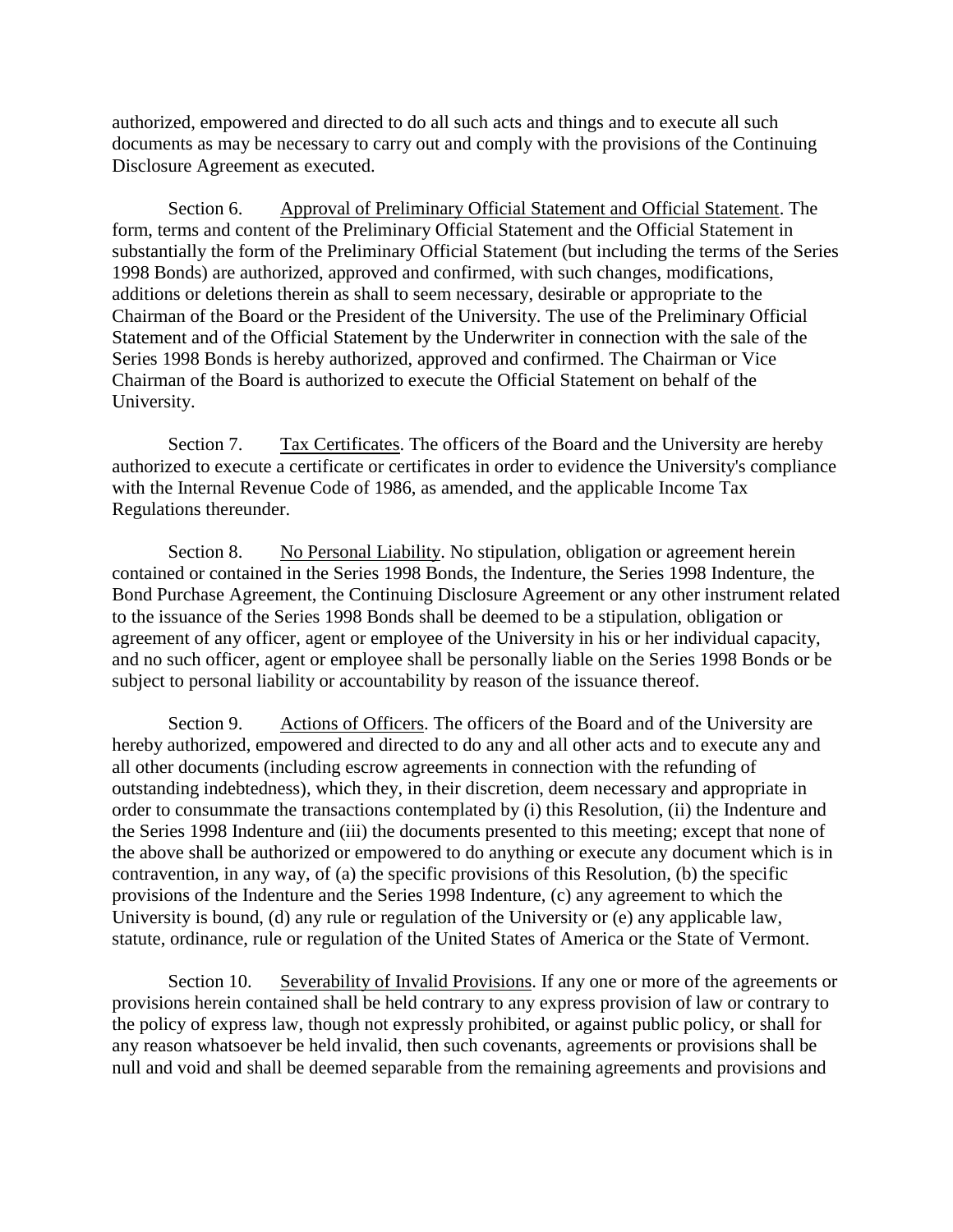shall in no way affect the validity of any of the other agreements and provisions hereof or of the Series 1998 Bonds authorized hereunder.

Section 11. Conflicting Provisions. All resolutions or parts thereof of the Board in conflict with the provisions herein contained are, to the extent of such conflict, hereby superseded and repealed.

Section 12. Effective Date. This Resolution shall take effect upon its adoption.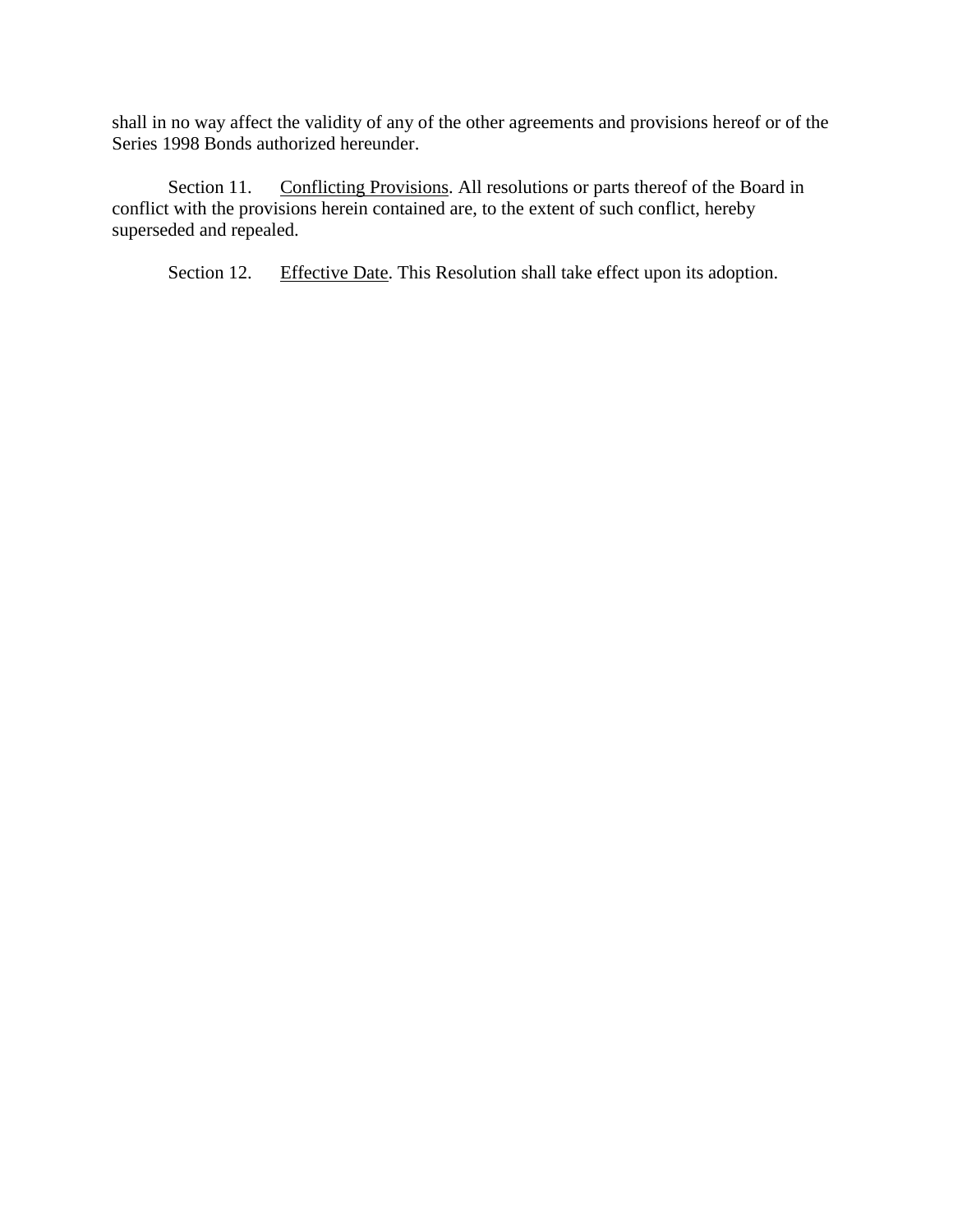### **RESOLUTIONS FULL BOARD**

### **May 2, 1998**

### <span id="page-23-0"></span>**INVESTMENT COMMITTEE**

### **Shareholder Proposals (Antipersonnel Landmines)**

WHEREAS, antipersonnel landmines kill and maim 26,000 people each year, and;

WHEREAS, The University of Vermont may presently be invested in companies that produce antipersonnel landmines, and;

WHEREAS, Vermonters have taken a leadership role in the global movement to ban antipersonnel landmines;

BE IT RESOLVED, that The University of Vermont will vote in favor of shareholder proposals that reduce or eliminate involvement in the design, manufacture, or assembly of antipersonnel landmines.

### **Contract with Cambridge Associates, Inc.**

RESOLVED, that the Vice President for Administration or the Treasurer is authorized to enter into a contract with Cambridge Associates, Inc., for the purpose of serving as an investment consultant to the University at a fee of \$72,000 plus expenses for the period July 1, 1998, through June 30, 1999.

# **BUILDINGS AND GROUND COMMITTEE**

### **Transportation Fee Increase**

RESOLVED, that the transportation fee be increased from \$25 to \$26 per semester effective September 1, 1998, for students enrolled for 12 credit hours or more; and

BE IT FURTHER RESOLVED, that the fee for students enrolled in between 4 and 11 credit hours continue to be calculated proportionally as part of the comprehensive fee for part**-**time students.

### **Gardner Collins Cage Renovation and Recreation Center Construction**

WHEREAS, the University wishes to improve the fitness, training, and recreational facilities available to its students, faculty, and staff; and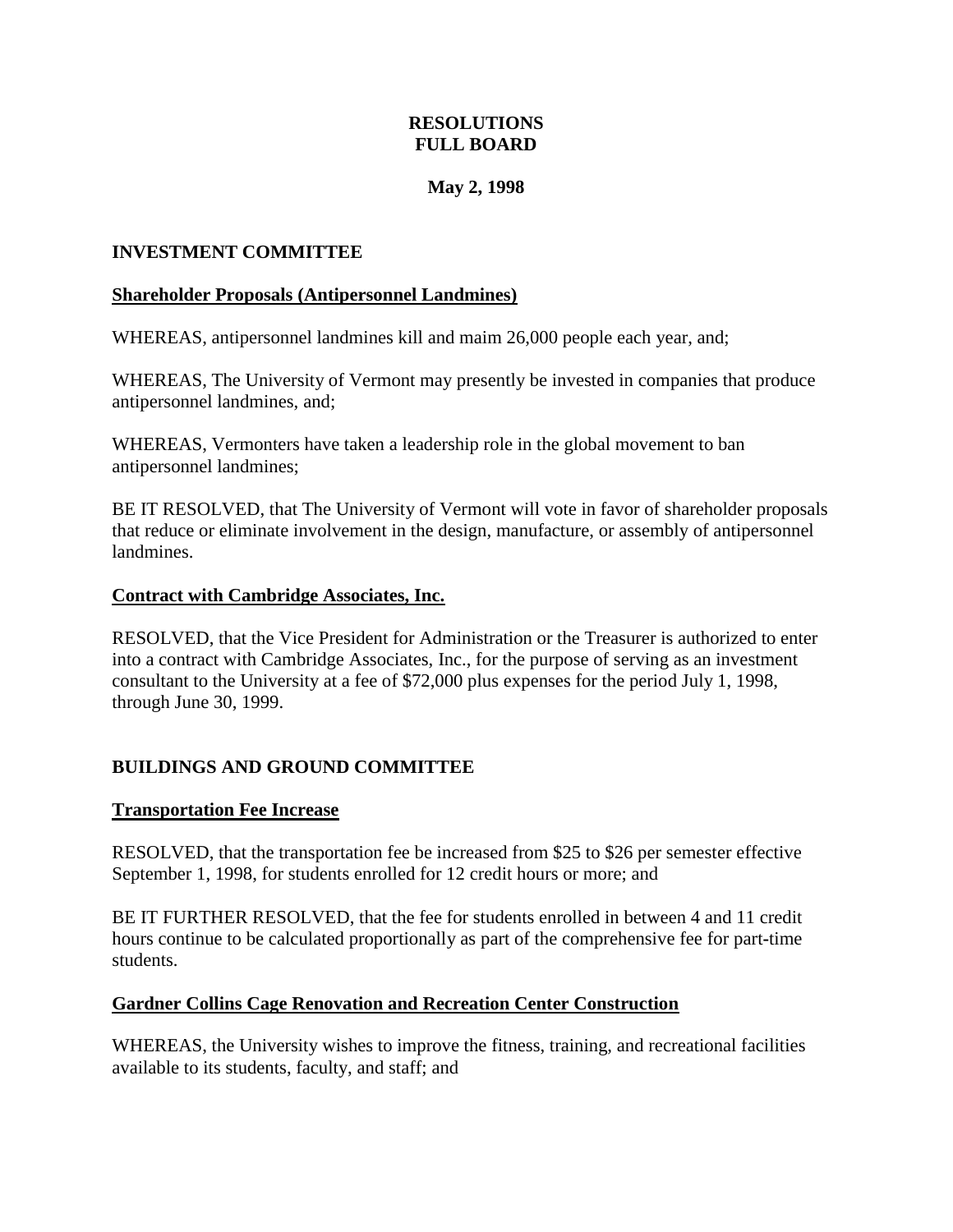<span id="page-24-0"></span>WHEREAS, the Garner Collins Cage has not been upgraded or improved since the original PFG Complex was constructed in 1961; and

WHEREAS, \$4,600,000 is available from the PFG Facilities Reserve, a generous gift from Richard Tarrant, and future proceeds from an existing student Athletic Bond fee;

THEREFORE, BE IT RESOLVED, that the Board of Trustees hereby authorizes the President or Interim Vice President for Administration, or their successors, to execute any and all instruments necessary to accomplish the renovation of the Gardner Collins Cage, the construction of a recreational center addition, and any other necessary improvements to the PFG Complex; and

BE IT FURHTER RESOLVED, that the Secretary and Assistant Secretary will provide certificates of incumbency, as required, showing the names and signatures of those persons appointed to any of the positions heretofore mentioned; and, further, that any officer of this corporation is hereby authorized to certify this resolution to whom it may concern.

# **Right to Modify Easement - 1969 Married Student Housing Complex**

WHEREAS, The Vermont Housing Finance Agency granted the University a Quitclaim Deed of Easement for Access to Parking Area, PE-1, on December 10, 1991, which allowed the University access to a parking lot located southeasterly of building 560 of its 1969 Married Student Housing Complex on the northwest side of Essex Way; and

WHEREAS, the Dalton Drive Neighborhood Association, as successor to the Vermont Housing Finance Agency, is willing to amend the existing Deed of Easement to allow access by the University over the south end of Essex Way to its newly constructed parking lot located south of buildings 560 and 561 of its 1969 Married Student Housing Complex;

THEREFORE, BE IT RESOLVED, that the Board of Trustees hereby authorizes the President or Interim Vice President for Administration, or their successors, to negotiate an amended easement and to execute any and all instruments necessary to accomplish that purpose.

BE IT FURTHER RESOLVED, that the Secretary or Assistant Secretary will provide certificates of incumbency, as required, showing the names and signatures of those persons appointed to any of the positions heretofore mentioned; and, further, that any officer of this corporation is hereby authorized to certify this resolution to whom it may concern.

# **EDUCATIONAL POLICY COMMITTEE**

### **Staff Actions**

RESOLVED, that the Board of Trustees receives the list of staff actions and approves leaves of absence noted within.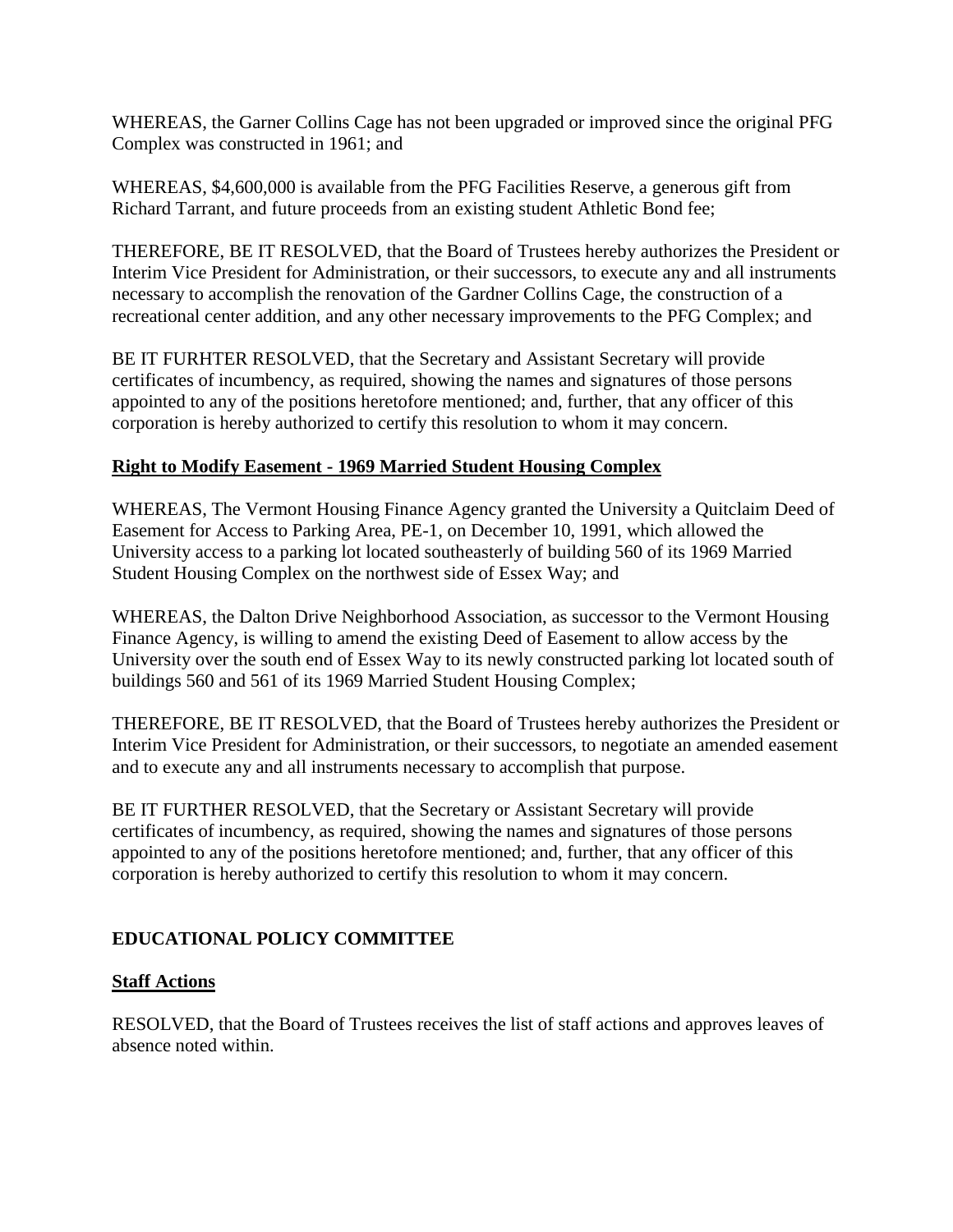### <span id="page-25-0"></span>**Authorization for President to Award Degrees**

RESOLVED, that the Board of Trustees authorizes the President to award degrees in course at the associate's, bachelor's, master's, doctoral, and fifth**-**year certificate level to the students of The University of Vermont who, on or before May 15, 1998, are certified by the deans and recommended by the Faculty Senate for their appropriate degrees. The list of names of the students to whom these degrees are awarded shall be recorded as part of the permanent minutes of this meeting.

# **Establishment of Center for Holocaust Studies**

RESOLVED, that the Board of Trustees approves the establishment of a Center for Holocaust Studies in the College of Arts and Sciences, with the understanding that approval does not commit any additional University general funds.

### **Appointment of Howard Professor**

RESOLVED, that the Board of Trustees approves the appointment of Ross T. Bell, Professor of Biology, as the John Purple Howard Professor of Natural History for a second five-year period beginning with academic year 1998-99.

# **FINANCE AND BUDGET COMMITTEE**

# **Fiscal Year 1999 Budget Premises: General University**

RESOLVED, that the Board of Trustees hereby approves the budget premises for Fiscal Year 1999 which lead to a General Fund operating budget for the University of \$147,376,000, and authorizes the President to proceed with detailed budget preparation in accordance with these premises.

### **Fiscal Year 1999 Operating Budget: Morgan Horse Farm**

RESOLVED, that the Board of Trustees approves the recommended operating budget for the Morgan Horse Farm for Fiscal Year 1999 in the amount of \$364,900.

### **Tuition and Overseas Program Charges for Fiscal Year 1999**

RESOLVED, that the Board of Trustees hereby approves increases in the following tuition rates effective with the 1998-99 academic year:

- a. In-state tuition from \$7,032 to \$7,248 per year, or \$302 per credit hour.
- b. Out-of-state tuition from \$17,580 to \$18,120 per year, or \$755 per credit hour.
- c. Medical student in-state tuition from \$16,650 to \$18,150 per year for first-year students; from \$16,650 to \$17,120 for second-year students; from \$15,800 to \$16,240 for thirdyear students; and from \$15,000 to \$15,420 for fourth-year students.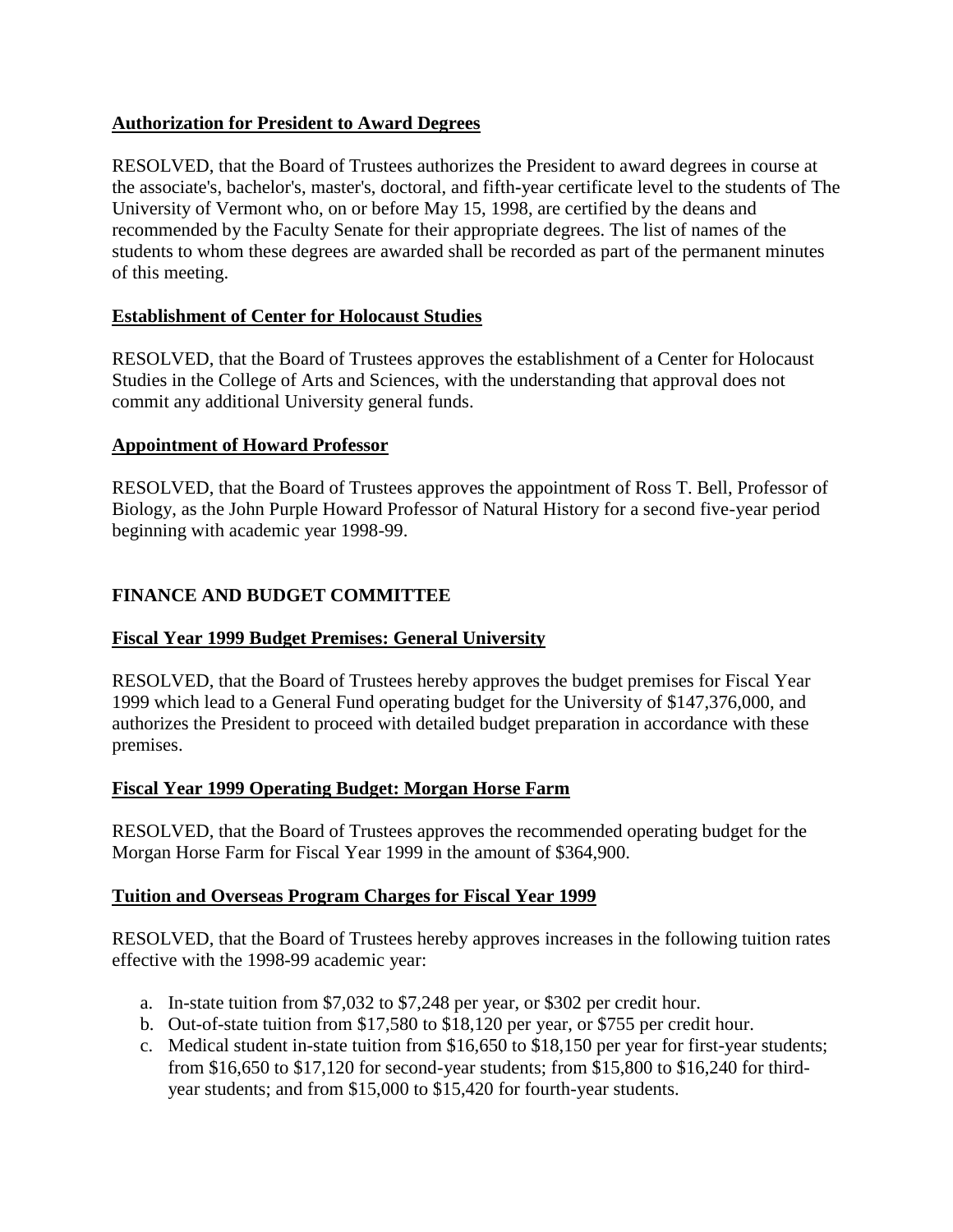<span id="page-26-0"></span>Medical student out-of-area tuition from \$29,150 to \$31,770 per year for first-year students; from \$29,150 to \$29,970 for second-year students; from \$28,690 to \$29,490 for third-year students; and from \$28,270 to \$29,060 for fourth-year students.

BE IT FURTHER RESOLVED, that the Board of Trustees approves for Fiscal Year 1999 the student charge for the Buckham Overseas Program of \$17,850 (includes all fees, room, board, and travel).

#### **Room and Meal Plan Rates, Fiscal Year 1999**

RESOLVED, that the Board of Trustees hereby approves room and meal plan rates for Fiscal Year 1999 as follows:

|                     | per year |
|---------------------|----------|
| Single room         | \$4,060  |
| Double room         | \$3,560  |
| Triple room         | \$2,890  |
| Lite meal plan only | \$1,480  |
| Average meal plan   | \$1,880  |
| Full meal plan      | \$2,150  |
|                     |          |

#### **Fees for Fiscal Year 1999**

RESOLVED, that the Board of Trustees approves increases in the following fees effective with the 1998-99 academic year:

a. Student Health Fee from \$250 to \$268 per year;

per year

- b. Transportation Fee from \$50 to \$52 per year;
- c. Student Government Association Fee from \$84 to \$86 per year.

#### **Acceptance of Gifts and Grants**

RESOLVED, that the Board of Trustees hereby accepts gifts in the amount of \$1,736,084 for the period January 20, 1998 through April 8, 1998 and grants/contracts in the amount of \$16,621,262 for the period of December 1, 1997 through March 31, 1998.

### *AD HOC* **HEALTH EDUCATION COMMITTEE**

RESOLVED, that the *ad hoc* Health Education Committee recommends a vote of approval by the University of Vermont Board of Trustees to accept a change to the Fletcher Allen Health Care mission statement, to read as follows: "The mission of FAHC is to improve the health of the people of the communities it serves. FAHC will continuously improve the quality, cost, and access of health care for these communities. FAHC will work with other providers, both local and regional, to integrate services. FAHC will not restrict the availability or compromise the quality of essential care on any basis. FAHC will integrate its health care services and programs with teaching and research in order to ensure that learning occurs in an environment that stresses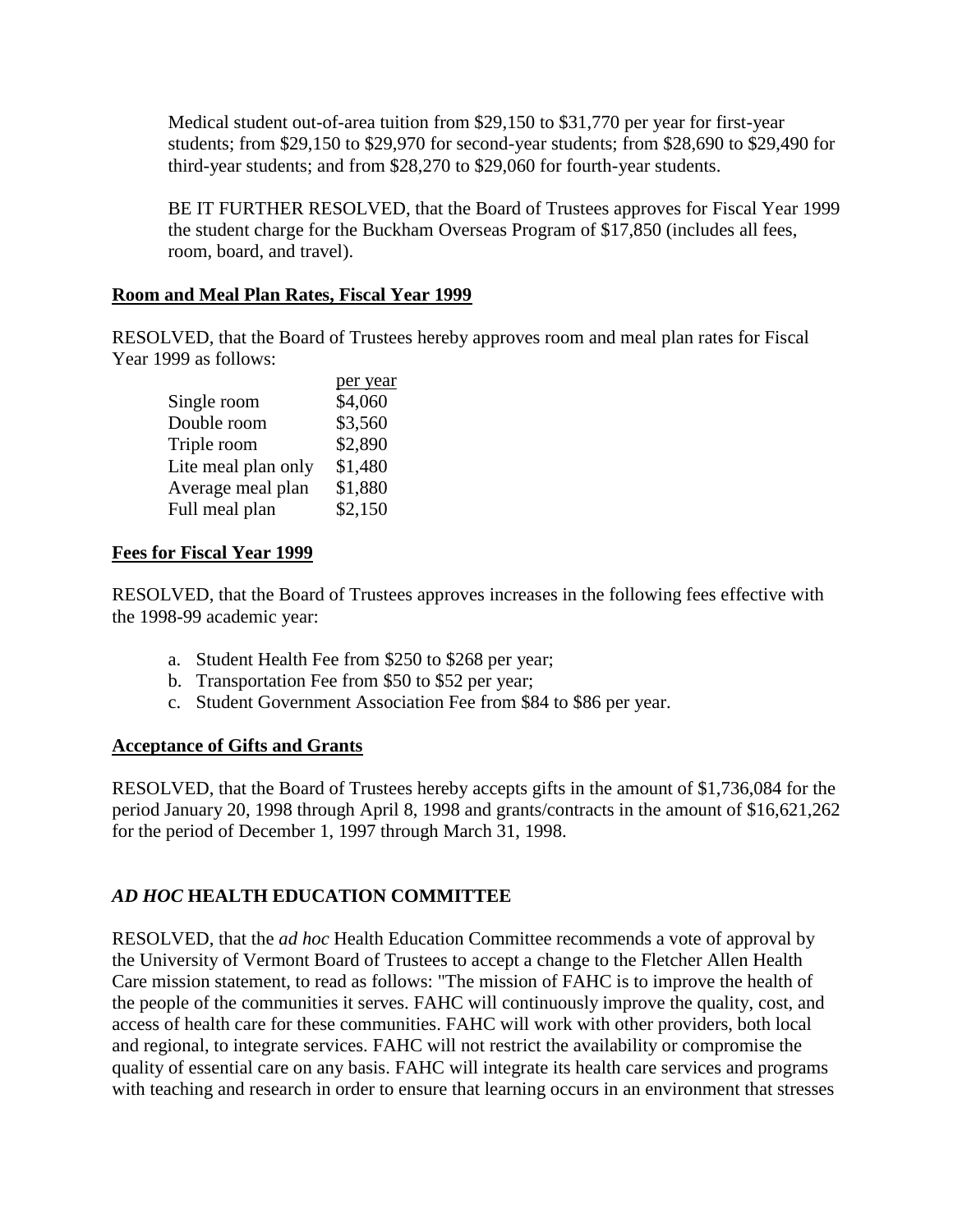prevention and health improvement, patient-focused systems and processes, and the delivery of services that maximize value in a caring environment."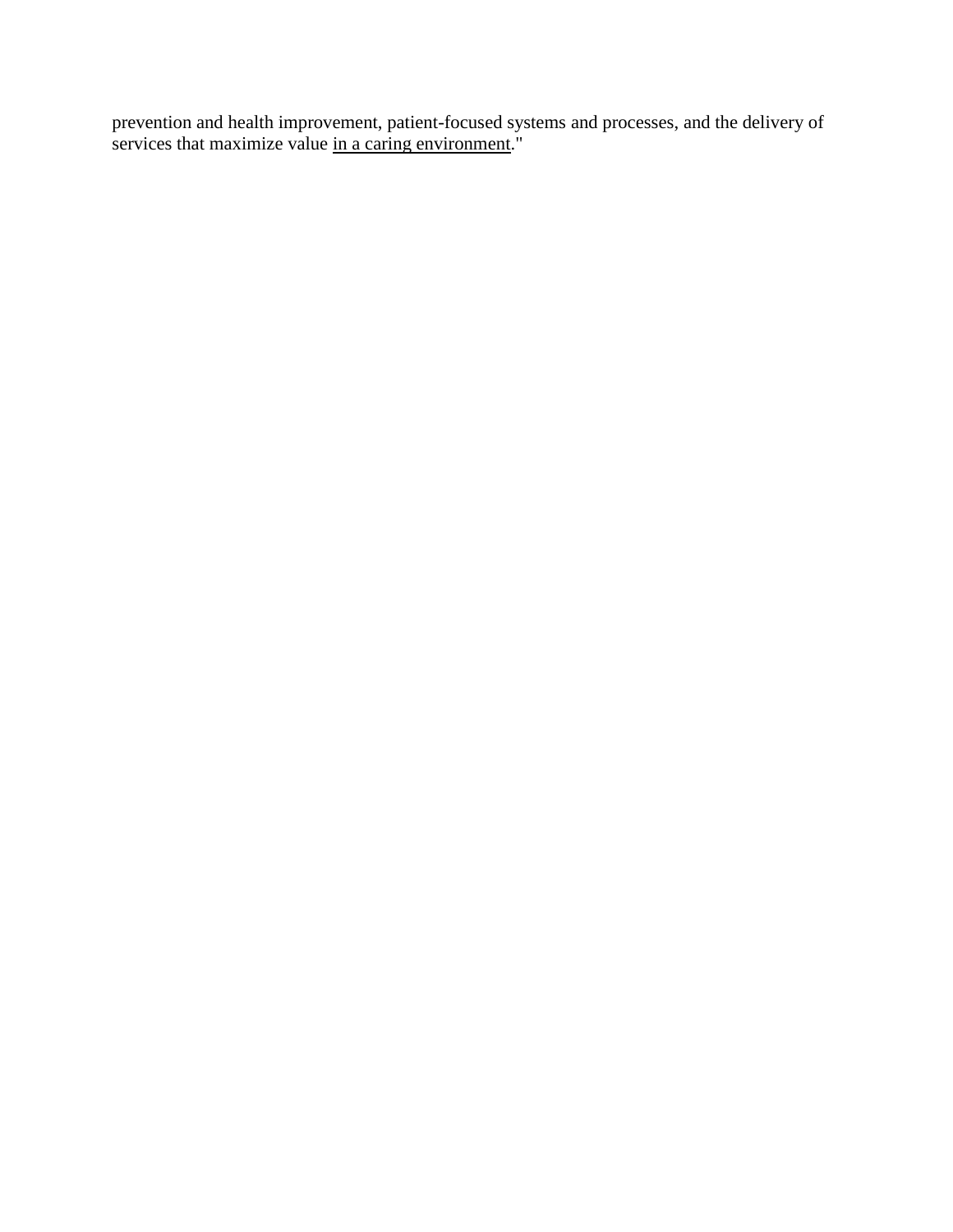### **RESOLUTIONS FULL BOARD**

### **February 7, 1998**

#### <span id="page-28-0"></span>**BUILDINGS AND GROUNDS COMMITTEE**

#### **Extension of Ground Lease Agreement-Redstone Apartments**

WHEREAS, the University is the owner of land at 500 South Prospect Street on its Redstone Campus in the City of Burlington; and

WHEREAS, the Board of Trustees on December 2, 1989, authorized negotiations for a ground lease with a developer of student apartments at 500 South Prospect Street; and

WHEREAS, on September 1, 1992, the University entered into a thirty**-**five year ground lease with Novarr-Mackesey Development for the property at 500 South Prospect Street; and

WHEREAS, Prospect Venture, L.P., successor in interest to Novarr-Mackesey Development, desires to extend the term of the ground lease for an additional seven years and to amend the ground lease in other regards; and

WHEREAS, the University is willing, for appropriate consideration, to amend the ground lease as requested;

THEREFORE, BE IT RESOLVED, that the Board of Trustees hereby authorizes the President or Interim Vice President for Administration, or their successors, to negotiate a seven**-**year extension and other amendments to the current lease agreement and to execute any and all instruments necessary to accomplish that purpose.

BE IT FURTHER RESOLVED, that the Secretary or Assistant Secretary will provide certificates of incumbency, as required, showing the names and signatures of those persons appointed to any of the positions heretofore mentioned and, further, that any officer of this corporation is hereby authorized to certify this resolution to whom it may concern.

#### **EDUCATIONAL POLICY COMMITTEE**

#### **Staff Actions**

RESOLVED, that the Board of Trustees receives the list of staff actions and approves leaves of absence noted within.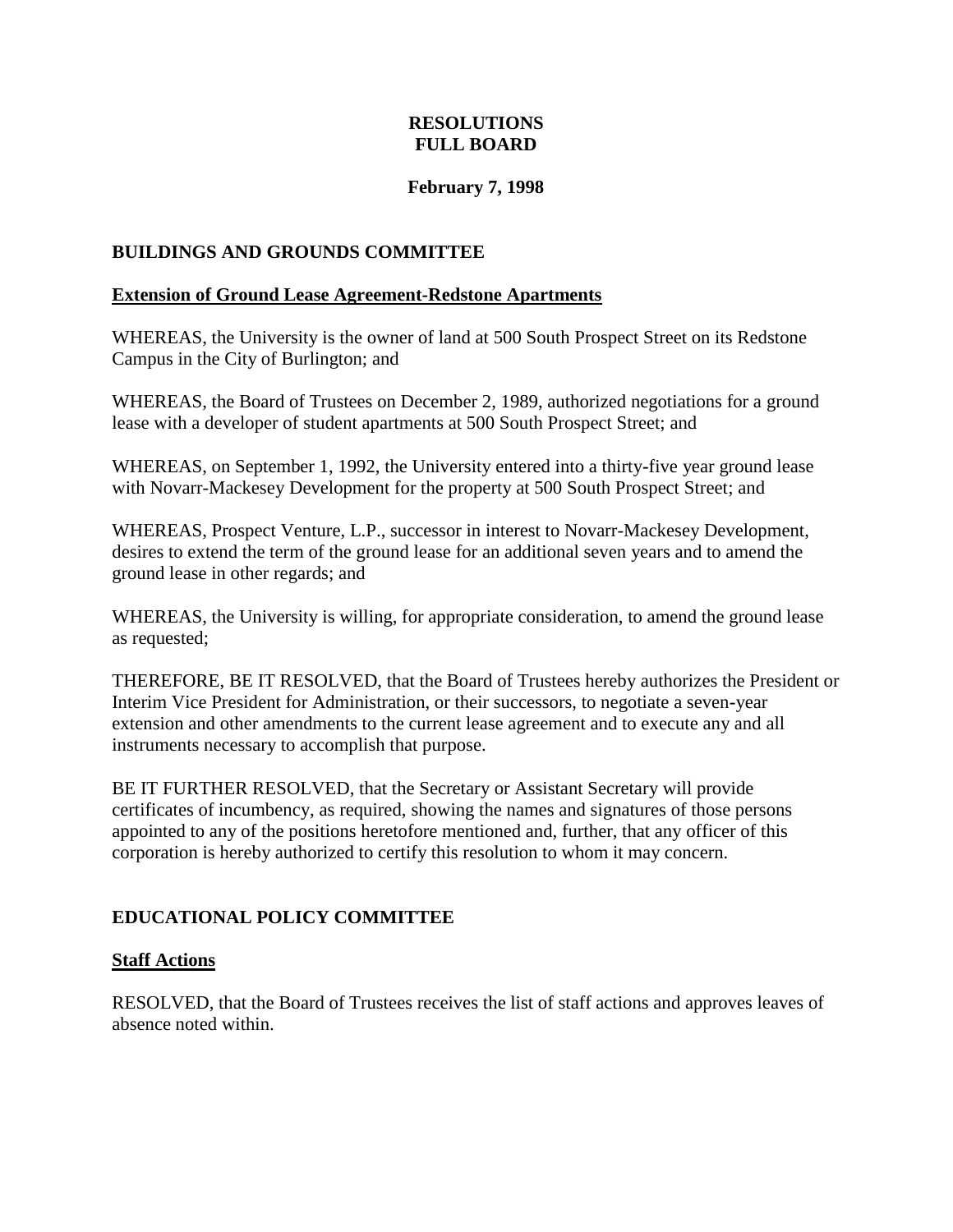#### <span id="page-29-0"></span>**Authorization for President to Award Degrees**

RESOLVED, that the Board of Trustees authorizes the President to award degrees in course at the associate's, bachelor's, master's, doctoral, and fifth-year certificate level to the students of The University of Vermont who, on or before March 2, 1998, are certified by the deans and recommended by the Faculty Senate for their appropriate degrees. The list of names of the students to whom these degrees are awarded shall be recorded as part of the permanent minutes of this meeting.

# **FINANCE AND BUDGET COMMITTEE**

#### **Acceptance of Gifts and Grants**

RESOLVED, that the Board of Trustees hereby accepts gifts in the amount of \$4,154,959.08 for the period of October 1, 1997, through January 19, 1998, and grants/contracts in the amount of \$14,266,097 for the period September 1, 1997, through November 30, 1997.

### **FULL BOARD**

#### **Sales of Securities**

RESOLVED, that the Board of Trustees hereby authorizes only the following officers to sell securities received as contributions to the University up to a limit of \$1,000,000: President; Vice President for Administration; Controller; and Treasurer.

BE IT FURTHER RESOLVED, that the President; Vice President for Administration, Controller, and Treasurer are authorized to execute any and all instruments necessary, proper, and desirable for that purpose; and further, that any officer of this corporation is hereby authorized to certify this resolution to whom it may concern.

BE IT FURTHER RESOLVED, that the sale of securities in excess of \$1,000,000 in value will require the prior approval of the Chair of the Investment Committee.

This resolution supersedes all previous authorizations on this subject.

#### **Approval of Amended and Restated University Bylaws**

WHEREAS, this Board, by and through its *ad hoc* Bylaws Committee, has in due course reviewed the existing University Bylaws; and

WHEREAS, the *ad hoc* Committee accordingly recommends certain Bylaws revisions and has consulted with the Board regarding changes recommended; and

WHEREAS, the Board wishes to make such changes;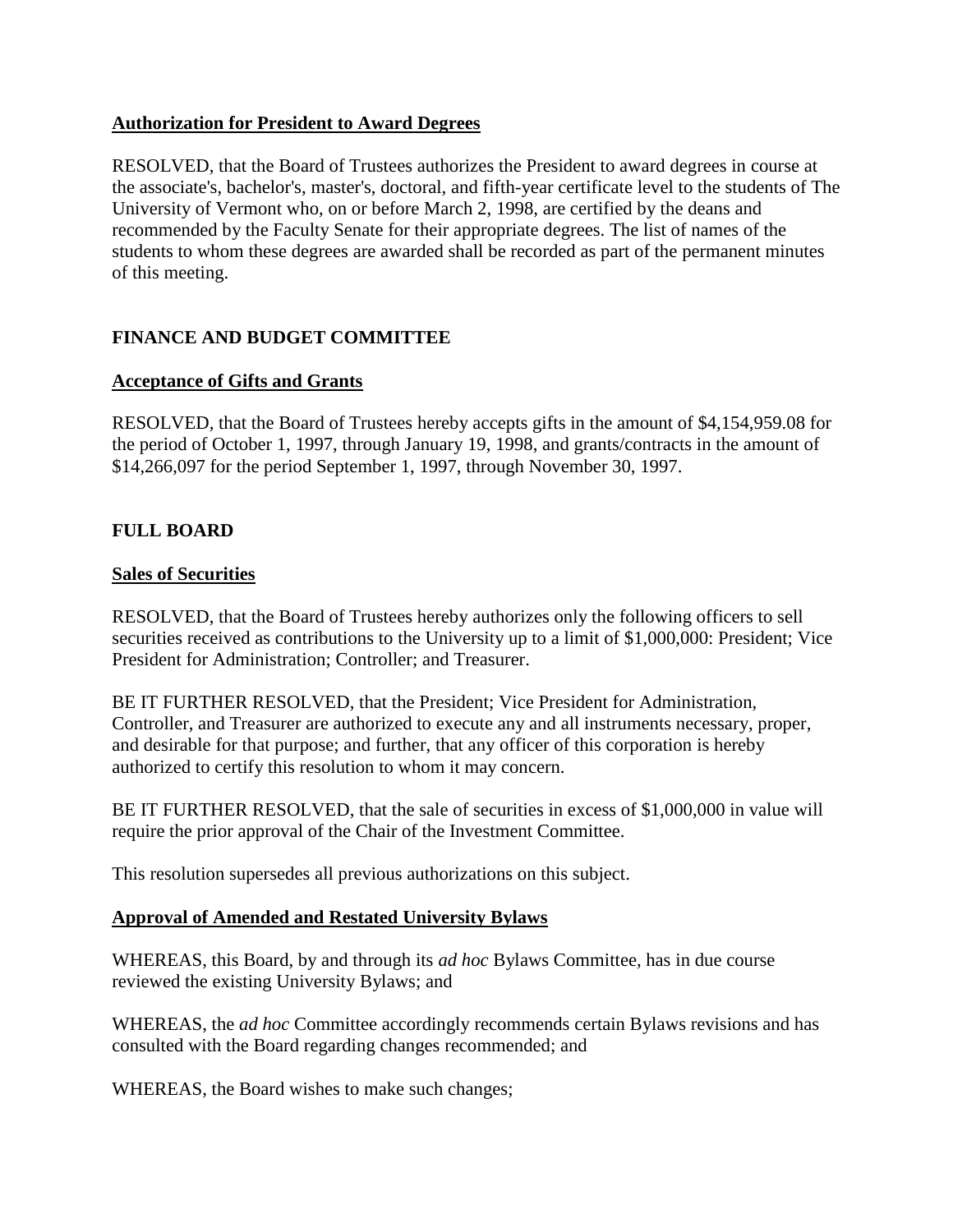<span id="page-30-0"></span>THEREFORE, BE IT RESOLVED, that the Board adopts as the University Bylaws, effective this date upon passage of this motion, the Amended and Restated Bylaws which accompany this motion; and

### BE IT FURTHER RESOLVED, that:

- 1. Pursuant to the Amended and Restated Bylaws, this Board hereby adopts Robert's Rules as governing the conduct of the business of this Board and its Committees in the event that a procedural question arises, provided that governing law or these Bylaws will govern in the event of a conflict with Robert's Rules;
- 2. This Board acknowledges and directs the continuing application of existing procedures by which the Faculty Senate may appeal from presidential disapproval of Faculty Senate legislation, as currently stated in Article 5, Section 3, of the Faculty Senate Constitution and Bylaws; and
- 3. This Board requests the President to initiate appropriate steps to ensure conformance of the *Officers' Handbook* as necessary and desirable to the Amended and Restated Bylaws.

BE IT ALSO RESOLVED, that in addition to the standing committees identified in these Amended and Restated Bylaws, there shall continue until action by this Board all standing and *ad hoc* committees of the Board in existence just preceding this motion, and that such committees will continue operations under their existing charges, with the exception of the *ad hoc* Bylaws Committee, which shall be discharged by this Board in the event of passage of the Amended and Restated Bylaws.

### **Election of Officers**

WHEREAS, the University Bylaws require or permit the appointment of certain officers of the corporation; and

WHEREAS, an *ad hoc* Nominating Committee of the Board has devised a slate of members for election to the offices of Board Chair, Vice Chair, and Secretary; and

WHEREAS, the Board desires that certain additional University officers be appointed by virtue of their office and pursuant to the University Bylaws and/or *Officers' Handbook* and subject to the terms and conditions as therein contained;

THEREFORE, BE IT RESOLVED, that the following persons are elected as University officers for a one**-**year term beginning March 1, 1998, or until their successors take office: Chair, Frank Bolden; Vice Chair, Martha O'Connor; Secretary, Barbara Grimes; Provost, Geoffrey Gamble; Treasurer, Kathleen Payne; Assistant Secretary, Francine Bazluke.

BE IT FURTHER RESOLVED, that Judith Ramaley continue in her appointment as University President, as previously approved by this Board.